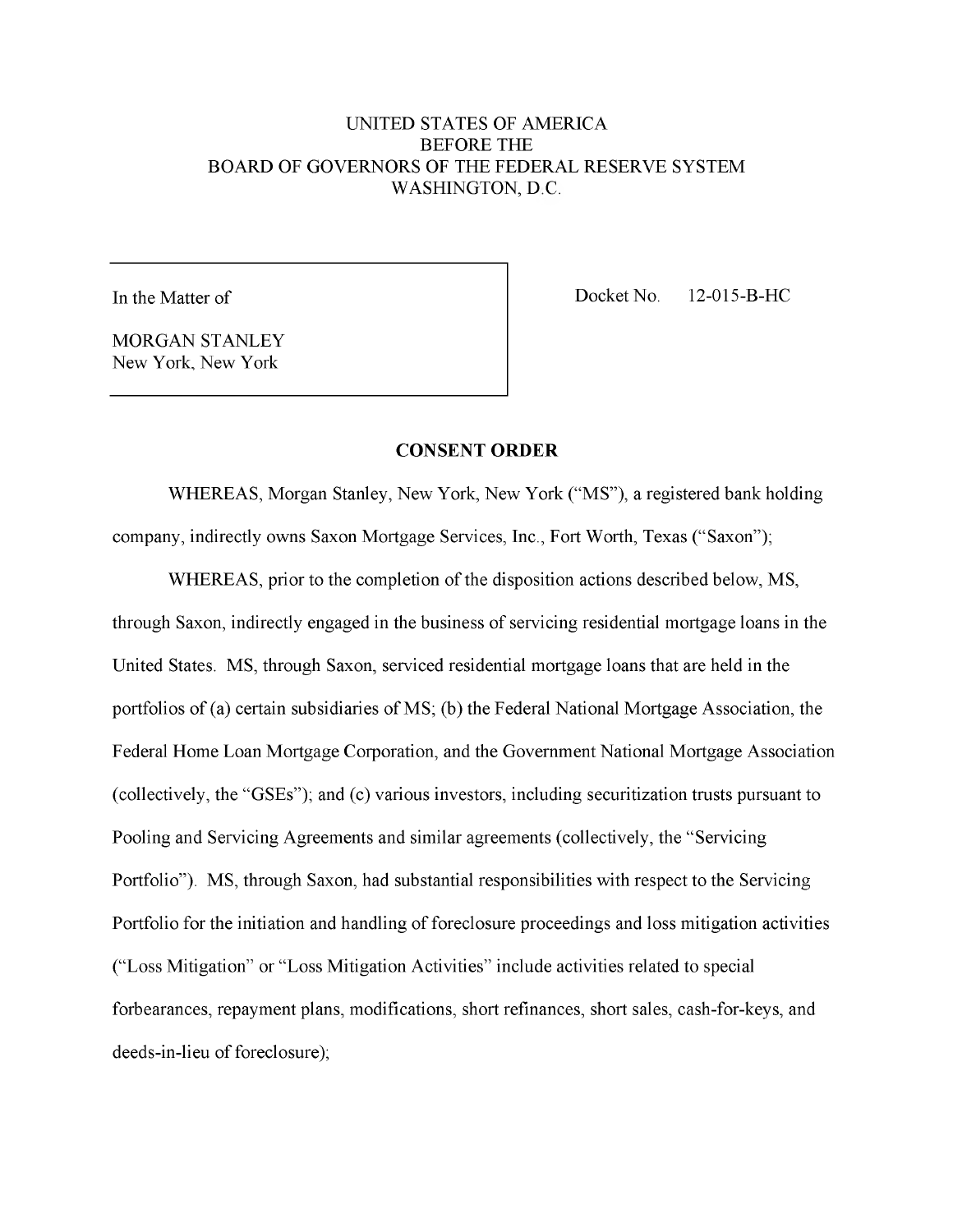WHEREAS, by virtue of its indirect ownership of Saxon, prior to the completion of the disposition actions described below, MS was the 34th largest servicer of residential mortgages in the United States and serviced a portfolio of more than 225,000 residential mortgage loans. During the recent financial crisis, a substantially larger number of residential mortgage loans became past due than in earlier years. Many of the past due mortgages have resulted in foreclosure actions. From January 1, 2009 to December 31, 2010, Saxon initiated at least 60,313 foreclosure actions;

WHEREAS, in connection with the process leading to certain foreclosures involving the Servicing Portfolio, MS through Saxon, allegedly:

(a) Filed or caused to be filed in state courts and in connection with bankruptcy proceedings in federal courts numerous affidavits executed by employees of Saxon or employees of third-party providers making various assertions, such as the ownership of the mortgage note and mortgage, the amount of principal and interest due, and the fees and expenses chargeable to the borrower, in which the affiant represented that the assertions in the affidavit were made based on personal knowledge or based on a review by the affiant of the relevant books and records, when, in many cases, they were not based on such knowledge or review;

(b) Filed or caused to be filed in courts in various states and in connection with bankruptcy proceedings in federal courts or in the local land record offices, numerous affidavits and other mortgage-related documents that were not properly notarized, including those not signed or affirmed in the presence of a notary;

(c) Litigated foreclosure and bankruptcy proceedings and initiated non-judicial foreclosures without always confirming that documentation of ownership was in order at.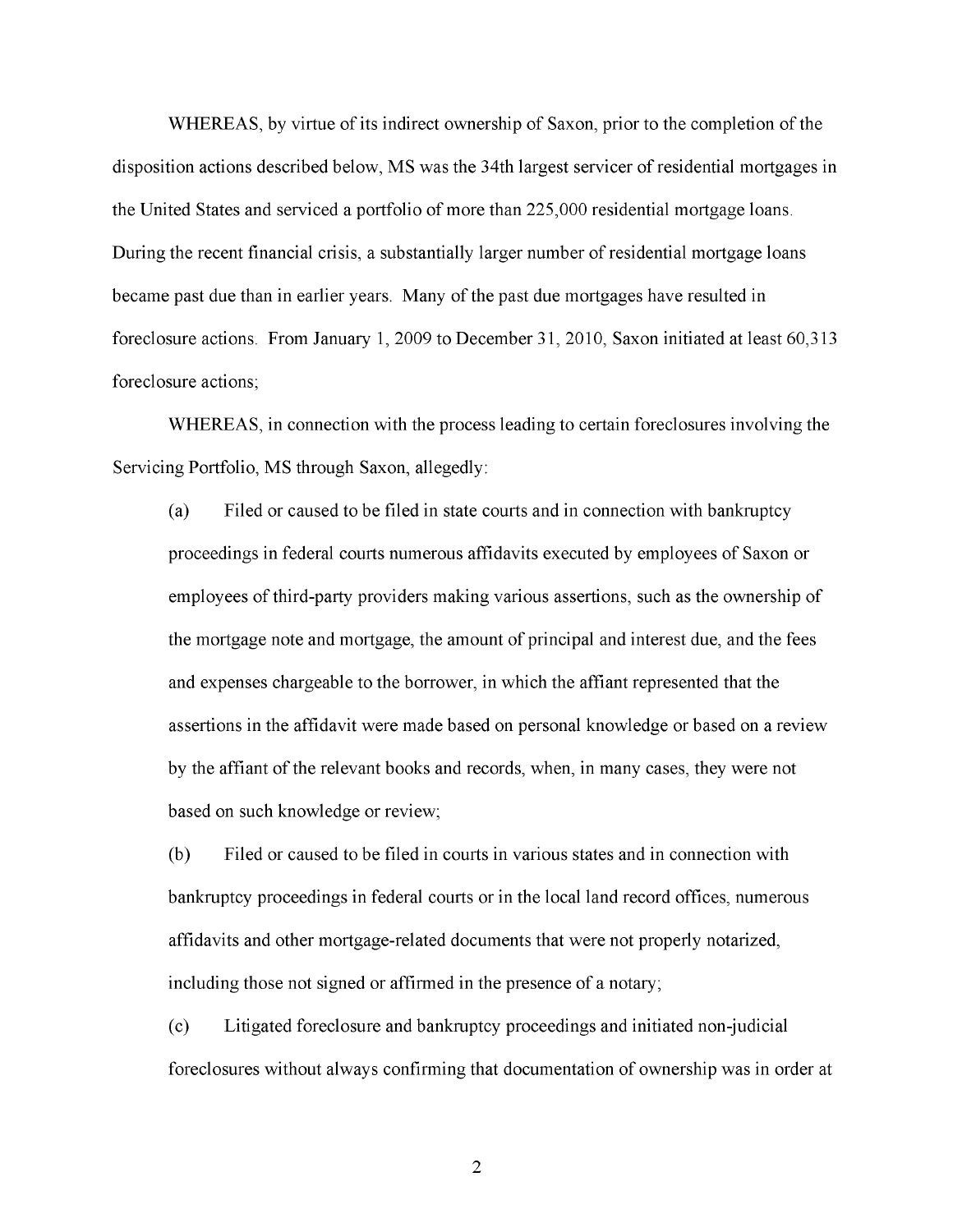the appropriate time, including confirming that the promissory note and mortgage document were properly endorsed or assigned and, if necessary, in the possession of the appropriate party;

(d) Failed to respond in a sufficient and timely manner to the increased level of foreclosures by increasing financial, staffing, and managerial resources to ensure that Saxon adequately handled the foreclosure process, and failed to respond in a sufficient and timely manner to the increased level of Loss Mitigation Activities by increasing management and staffing levels to ensure timely, effective and efficient communication with borrowers with respect to Loss Mitigation Activities and foreclosure activities and full exploration of Loss Mitigation options or programs prior to completion of foreclosure activities; and

(e) Failed to have adequate internal controls, policies and procedures, compliance risk management, internal audit, training, and oversight of the foreclosure process, including sufficient oversight of outside counsel and other third-party providers handling foreclosure-related services with respect to the Servicing Portfolio.

WHEREAS, the practices set forth above allegedly constitute unsafe or unsound banking practices;

WHEREAS, in connection with a horizontal review of various major residential mortgage servicers conducted by the Board of Governors, the Federal Deposit Insurance Corporation (the "FDIC"), the Office of the Comptroller of the Currency, and the Office of Thrift Supervision, examiners from the Federal Reserve Bank of New York (the "Reserve Bank") reviewed foreclosure-related processes at Saxon;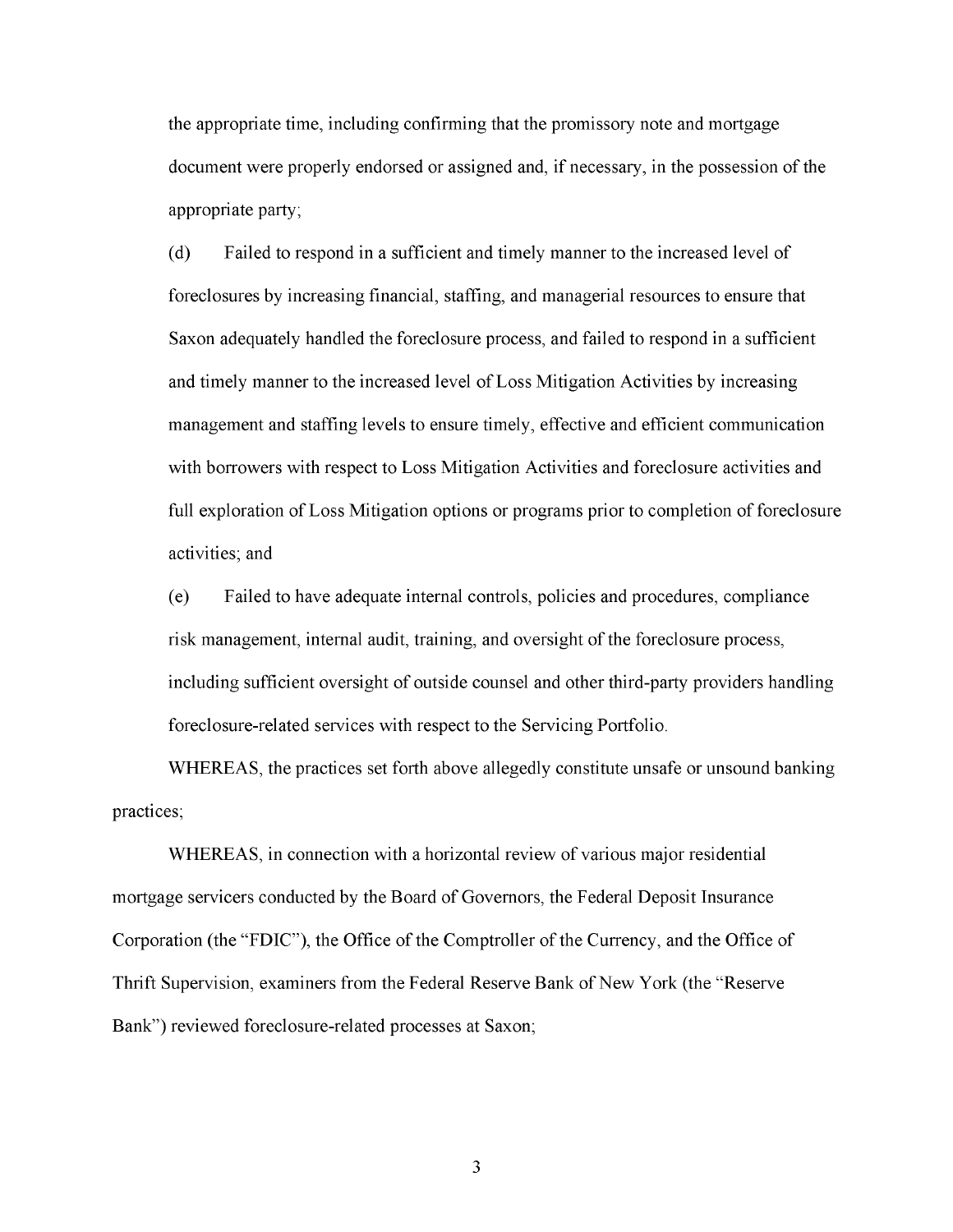WHEREAS, on April 2, 2012, MS and Saxon sold a substantial portion of Saxon's assets, including a substantial portion of the Servicing Portfolio, to a subsidiary of Ocwen Financial Corporation, West Palm Beach, Florida (together with the subsidiary, "Ocwen"). Saxon has also initiated actions to transfer or terminate all other servicing obligations. Ocwen is not owned or controlled by a banking organization. As a result of the sale and other actions, MS will no longer be in the business of residential mortgage loan servicing;

WHEREAS, it is the common goal of the Board of Governors, the Reserve Bank, and MS to ensure that the consolidated organization operates in a safe and sound manner and to ensure that if MS, directly or through any of its subsidiaries, engages in the business of residential mortgage loan servicing in the United States, the consolidated organization is in compliance with the terms of mortgage loan documentation and related agreements with borrowers, all applicable state and federal laws (including the U.S. Bankruptcy Code and the Servicemembers Civil Relief Act), rules, regulations, and court orders, as well as the Membership Rules of MERSCORP, Inc. and MERS, Inc. (collectively, "MERS"), servicing guides with GSEs or investors, and other contractual obligations including those with the Federal Housing Administration and those required by the Home Affordable Modification Program ("HAMP"), and loss share agreements with the FDIC (collectively, "Legal Requirements");

WHEREAS, after the conduct set forth above became known and prior to the sale, MS has taken steps to remediate the filing of and reliance on inaccurate affidavits in foreclosure and bankruptcy proceedings;

WHEREAS, the board of directors of MS, by unanimous written consent, authorized and approved Edgar A. Sabounghi to enter into this Consent Order to Cease and Desist (the "Order") on behalf of MS, and consenting to compliance with each and every applicable provision of this.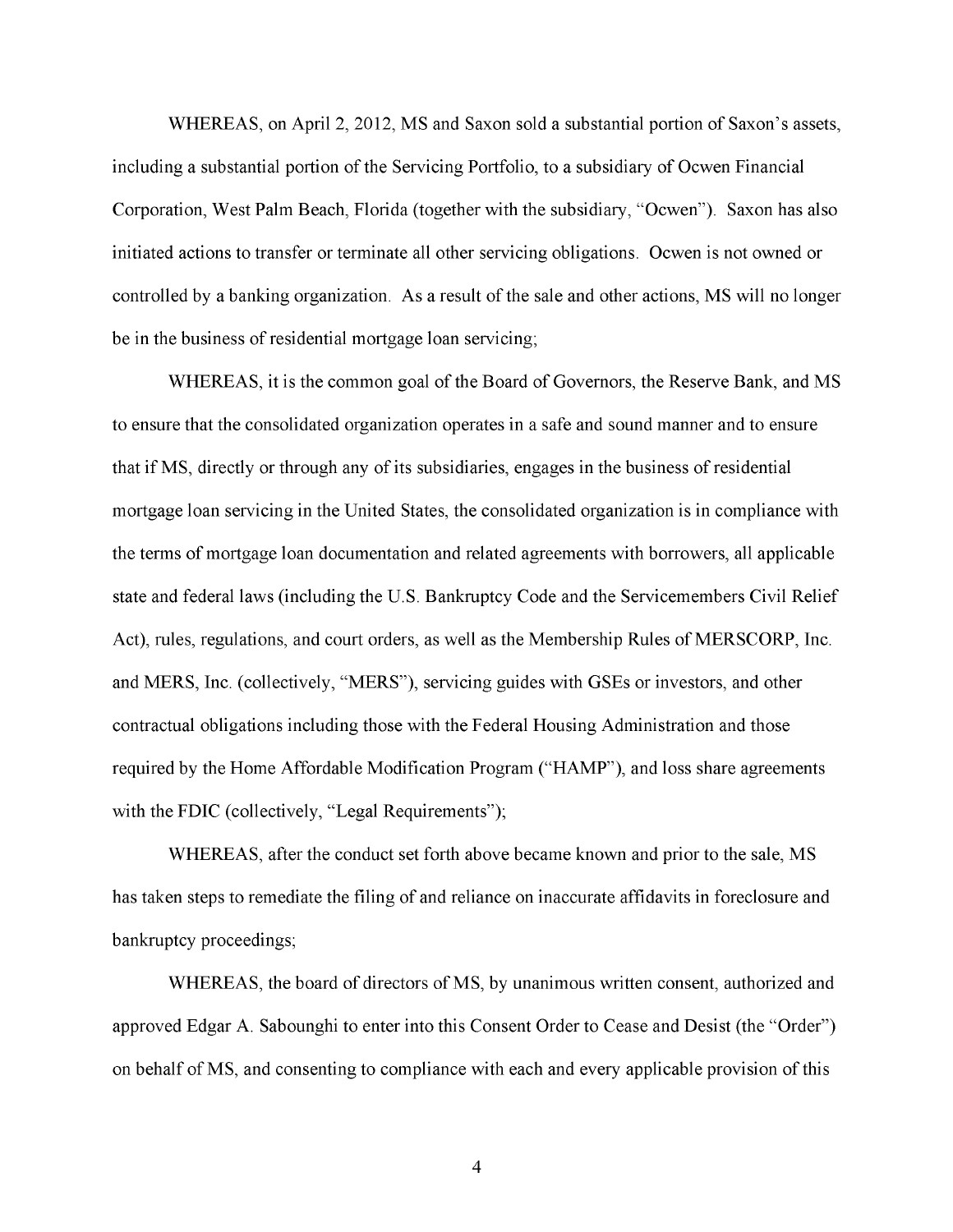Order by MS, and its institution-affiliated parties, as defined in sections  $3(u)$  and  $8(b)(3)$  of the Federal Deposit Insurance Act, as amended (the "FDI Act") (12 U.S.C. §§ 1813(u) and 1818(b)(3)), and waiving any and all rights that MS may have pursuant to section 8 of the FDI Act (12 U.S.C. § 1818), including, but not limited to: (i) the issuance of a notice of charges; (ii) a hearing for the purpose of taking evidence on any matters set forth in this Order; (iii) judicial review of this Order; (iv) contest the issuance of this Order by the Board of Governors; and (v) challenge or contest, in any manner, the basis, issuance, validity, terms, effectiveness or enforceability of this Order or any provision hereof.

WHEREAS, MS has undertaken measures to ensure that, following the sale, it continues to have access to information, documents, and personnel of Ocwen and its subsidiaries with respect to the Servicing Portfolio sufficient to comply with the requirements of this Order.

NOW, THEREFORE, before the filing of any notices, or taking of any testimony or adjudication of or finding on any issues of fact or law herein, and without this Order constituting an admission by MS, Saxon, or their subsidiaries of any allegation made or implied by the Board of Governors in connection with this matter, and solely for the purpose of settling this matter without a formal proceeding being filed and without the necessity for protracted or extended hearings or testimony, it is hereby ordered by the Board of Governors that, pursuant to sections 8(b)(1) and (3) of the FDI Act (12 U.S.C. §§1818(b)(1)) and 1818(b)(3)), MS and its institutionaffiliated parties shall cease and desist and take affirmative action as follows:

#### **Foreclosure Review**

1. (a) Within 45 days of this Order, MS shall retain one or more independent consultant(s) acceptable to the Reserve Bank to conduct an independent review of certain residential foreclosure actions (including judicial and non-judicial foreclosures and related.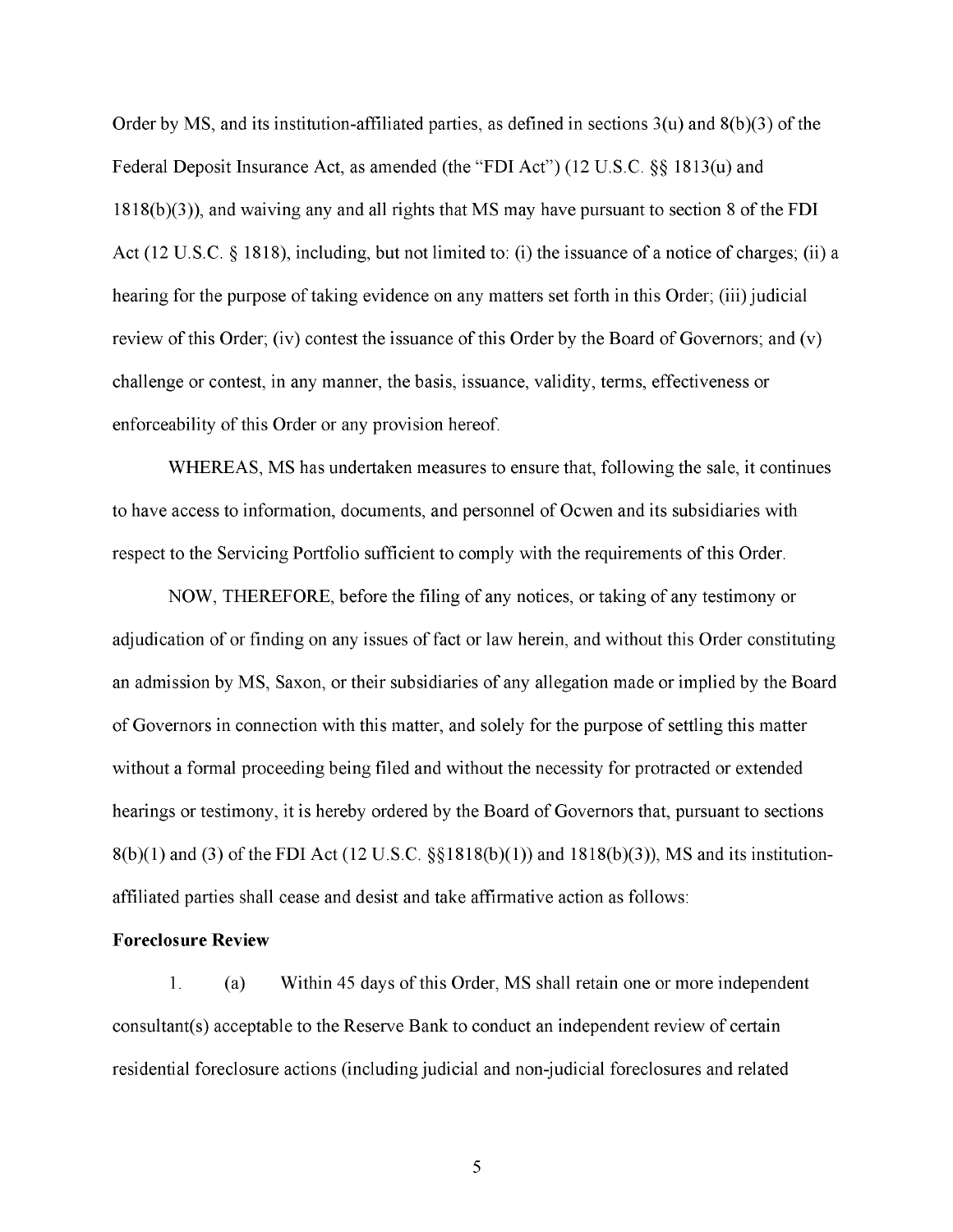bankruptcy proceedings, and other related litigation) regarding individual borrowers with respect to the Servicing Portfolio. The review shall include actions or proceedings (including foreclosures that were in process or completed) for loans serviced by MS, through Saxon, whether brought in the name of the MS, Saxon, the investor, or any agent for the mortgage note holder (including MERS) that have been pending at any time from January 1, 2009 to December 31, 2010, as well as residential foreclosure sales that occurred during this time period ("Foreclosure Review"). The purpose of the Foreclosure Review shall be to determine, at a minimum:

(i) whether, at the time the foreclosure action was initiated or the pleading or affidavit filed (including in bankruptcy proceedings and in defending suits brought by borrowers), the foreclosing party or agent of the party had properly documented ownership of the promissory note and mortgage (or deed of trust) under relevant state law, or was otherwise a proper party to the action as a result of agency or other similar status;

(ii) whether the foreclosure was in accordance with applicable state and federal laws, including but not limited to, the Servicemembers Civil Relief Act and the U.S. Bankruptcy Code;

(iii) whether, with respect to non-judicial foreclosures, the procedures followed with respect to the foreclosure sale (including the calculation of the default period, the amounts due, and compliance with notice periods) and post-sale confirmation were in accordance with the terms of the mortgage loan and state law requirements;

(iv) whether a foreclosure sale occurred when the borrower had requested a loan modification or other loss mitigation and the request was under consideration; when the loan was performing in accordance with a trial or permanent loan modification; or.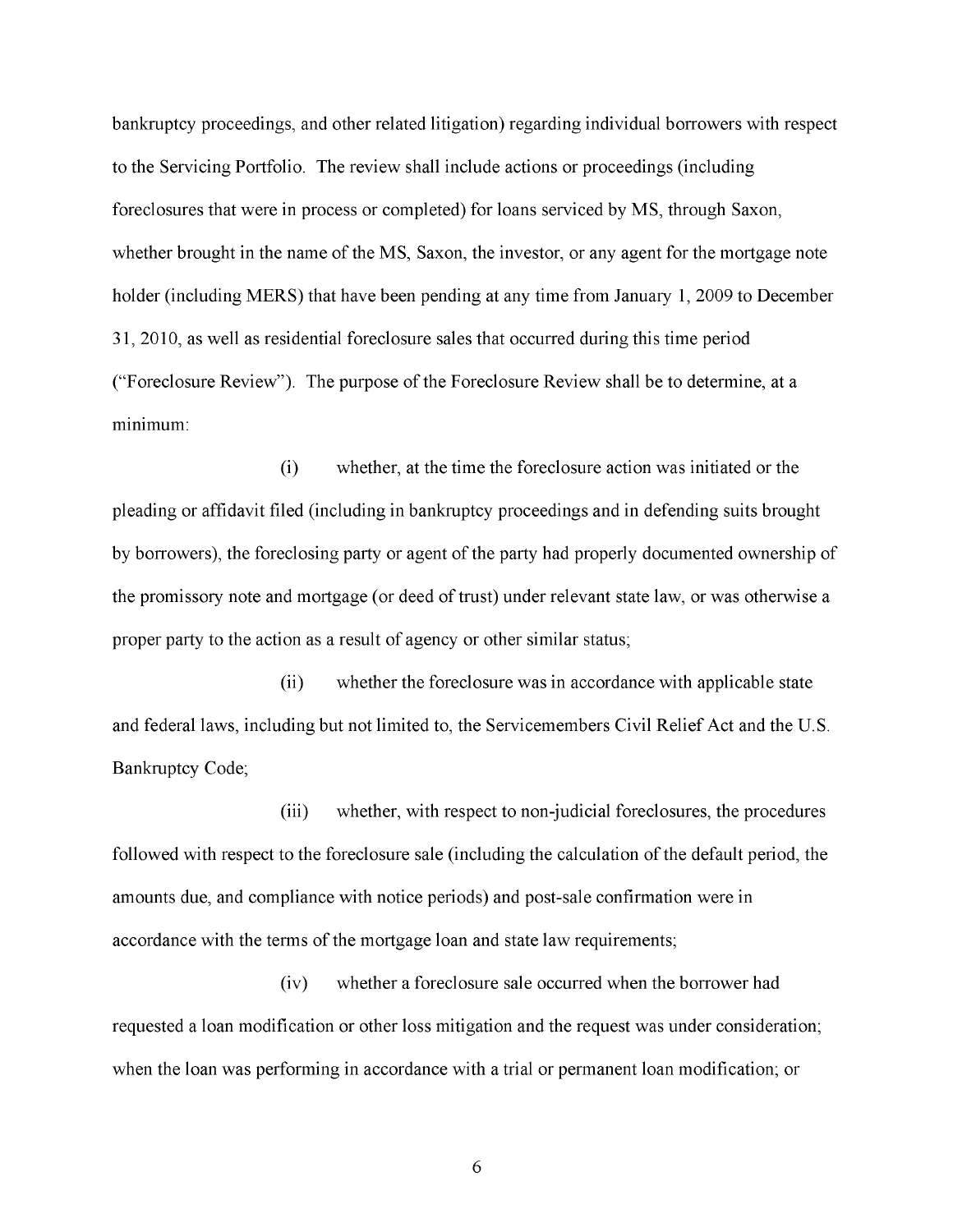when the loan had not been in default for a sufficient period to authorize foreclosure pursuant to terms of the mortgage loan documentation and related agreements;

(v) whether any delinquent borrower's account was charged fees or penalties that were not permissible under the terms of the borrower's loan documents, state or federal law, or were otherwise unreasonable. For purposes of this Order, a fee or penalty is "otherwise unreasonable" if it was assessed: (i) for the purpose of protecting the secured party's interest in the mortgaged property, and the fee or penalty was assessed at a frequency or rate, was of a type or amount, or was for a purpose that was in fact not needed to protect the secured party's interest; (ii) for services performed and the fee charged was substantially in excess of the fair market value of the service; (iii) for services performed, and the services were not actually performed; or (iv) at an amount or rate that exceeds what is customarily charged in the market for such a fee or penalty, and the mortgage instruments or other documents executed by the borrower did not disclose the amount or rate that the lender or servicer would charge for such a fee or penalty;

(vi) whether Loss Mitigation Activities with respect to foreclosed loans were handled in accordance with the requirements of HAMP, if applicable, and consistent with the policies and procedures applicable to Saxon's proprietary loan modifications or other Loss Mitigation programs, such that each borrower had an adequate opportunity to apply for a Loss Mitigation option or program, any such application was handled appropriately, and a final decision was made on a reasoned basis and was communicated to the borrower before the foreclosure sale; and.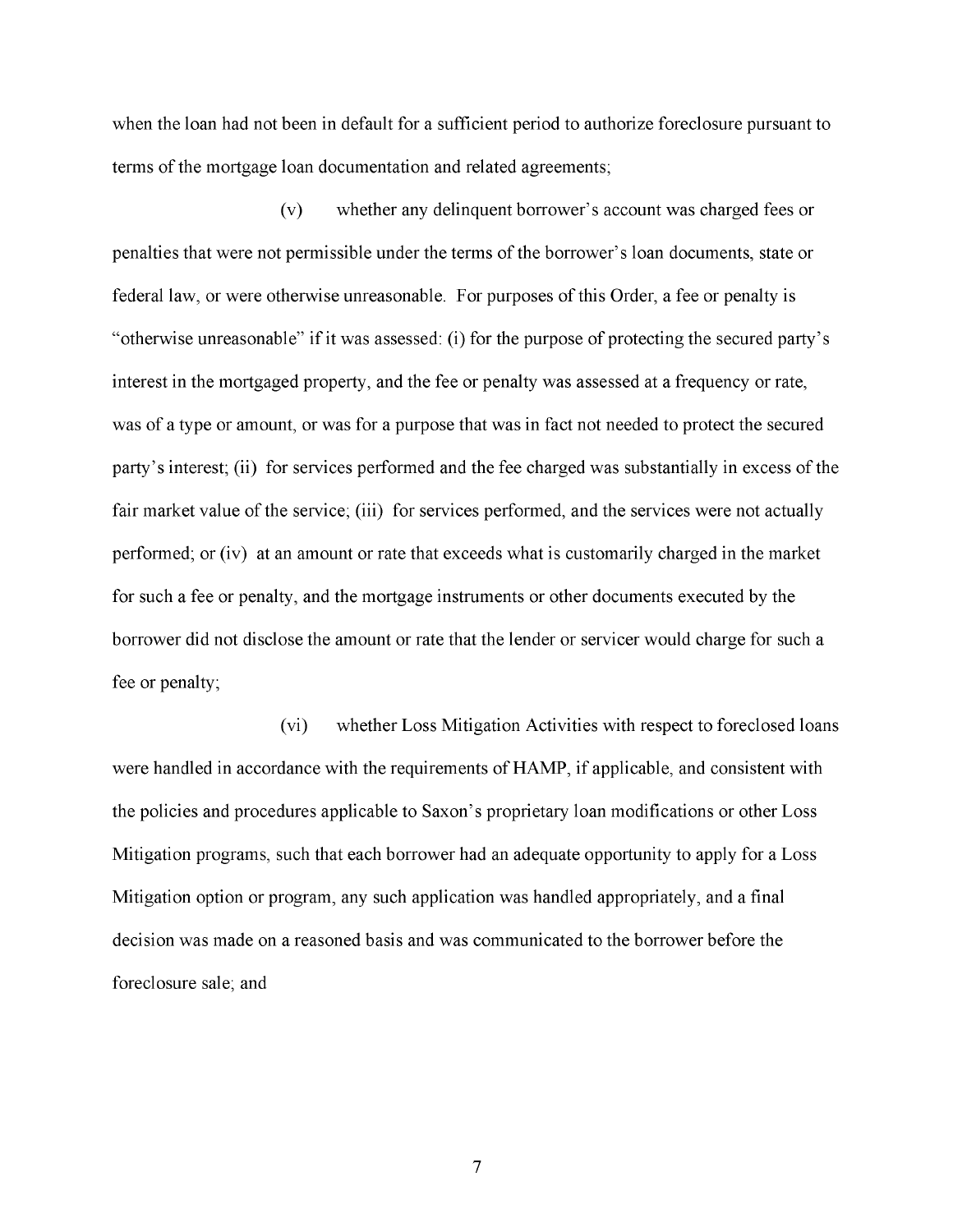(vii) whether any errors, misrepresentations, or other deficiencies identified in the Foreclosure Review resulted in financial injury to the borrower or the owner of the mortgage loan.

 $(b)$  The independent consultant(s) shall prepare a written report detailing the findings of the Foreclosure Review (the "Foreclosure Report"). MS shall provide to the Reserve Bank a copy of the Foreclosure Report at the same time that the report is provided to them.

(c) Within 45 days of receipt of the Foreclosure Report, MS shall submit to the Reserve Bank an acceptable plan to:

(i) remediate, as appropriate, errors, misrepresentations, or other deficiencies in any foreclosure filing or other proceeding;

(ii) reimburse or otherwise provide appropriate remediation to the borrower for any impermissible or otherwise unreasonable penalties, fees or expenses, or for other financial injury identified in paragraph 1 of this Order;

(iii) make appropriate adjustments for the account of MS, the GSEs, or any investor; and

(iv) take appropriate steps to remediate any foreclosure sale where the foreclosure was not authorized as described in paragraph 1 of this Order.

(d) Within 90 days after the Reserve Bank accepts the plan described in paragraph 1(c), MS shall make all reimbursement and remediation payments and provide all credits required by such plan, and provide the Reserve Bank with a report detailing such payments and credits.

(e) MS shall enforce (on behalf of itself and its affiliates) contractual arrangements with Ocwen to ensure that the independent consultant shall have access to all.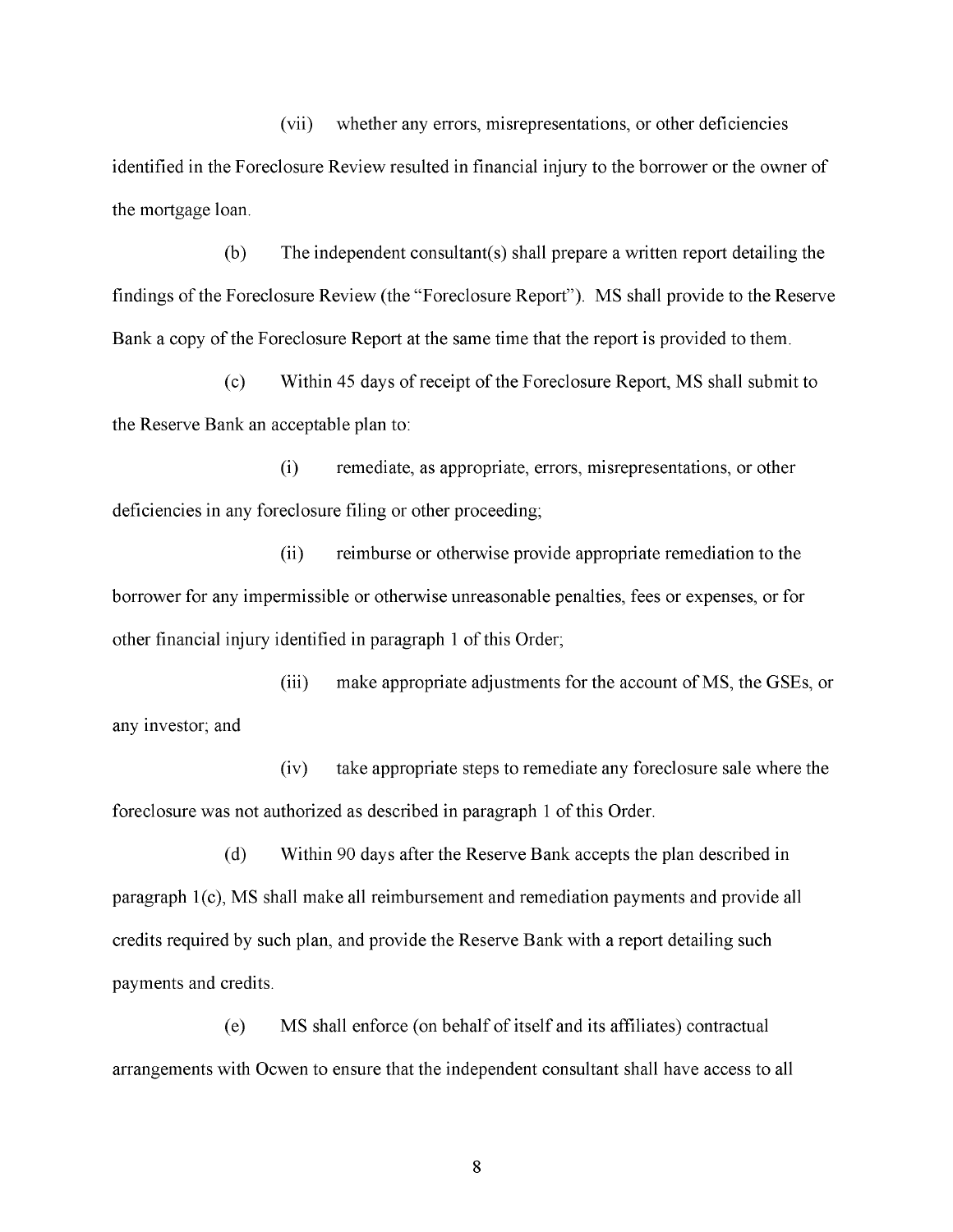documents and personnel of Ocwen and its subsidiaries necessary to carry out the review required by paragraph 1 of this Order.

2. Within 15 days of the engagement of the independent consultant(s) described in paragraph 1 of this Order, but prior to the commencement of the Foreclosure Review, MS shall submit to the Reserve Bank for approval an engagement letter that sets forth:

(a) The methodology for conducting the Foreclosure Review, including: (i) a description of the information systems and documents to be reviewed, including the selection criteria for cases to be reviewed; (ii) the criteria for evaluating the reasonableness of fees and penalties under paragraph  $1(a)(v)$ ; (iii) other procedures necessary to make the required determinations (such as through interviews of employees and third parties and a process for the receipt and review of borrower claims and complaints); and (iv) any proposed sampling techniques. In setting the scope and review methodology, the independent consultant may consider any work already done by MS, Saxon or other third-parties on behalf of MS or Saxon. With respect to sampling techniques, the engagement letter shall contain a full description of the statistical basis for the sampling methods chosen, as well as procedures to increase the size of the sample depending on the results of initial sampling;

(b) the expertise and resources to be dedicated to the Foreclosure Review;

(c) completion of the Foreclosure Review and the Foreclosure Report within 120 days of the start of the engagement; and

(d) a written commitment that any workpapers associated with the Foreclosure Review will be made available to the Reserve Bank upon request.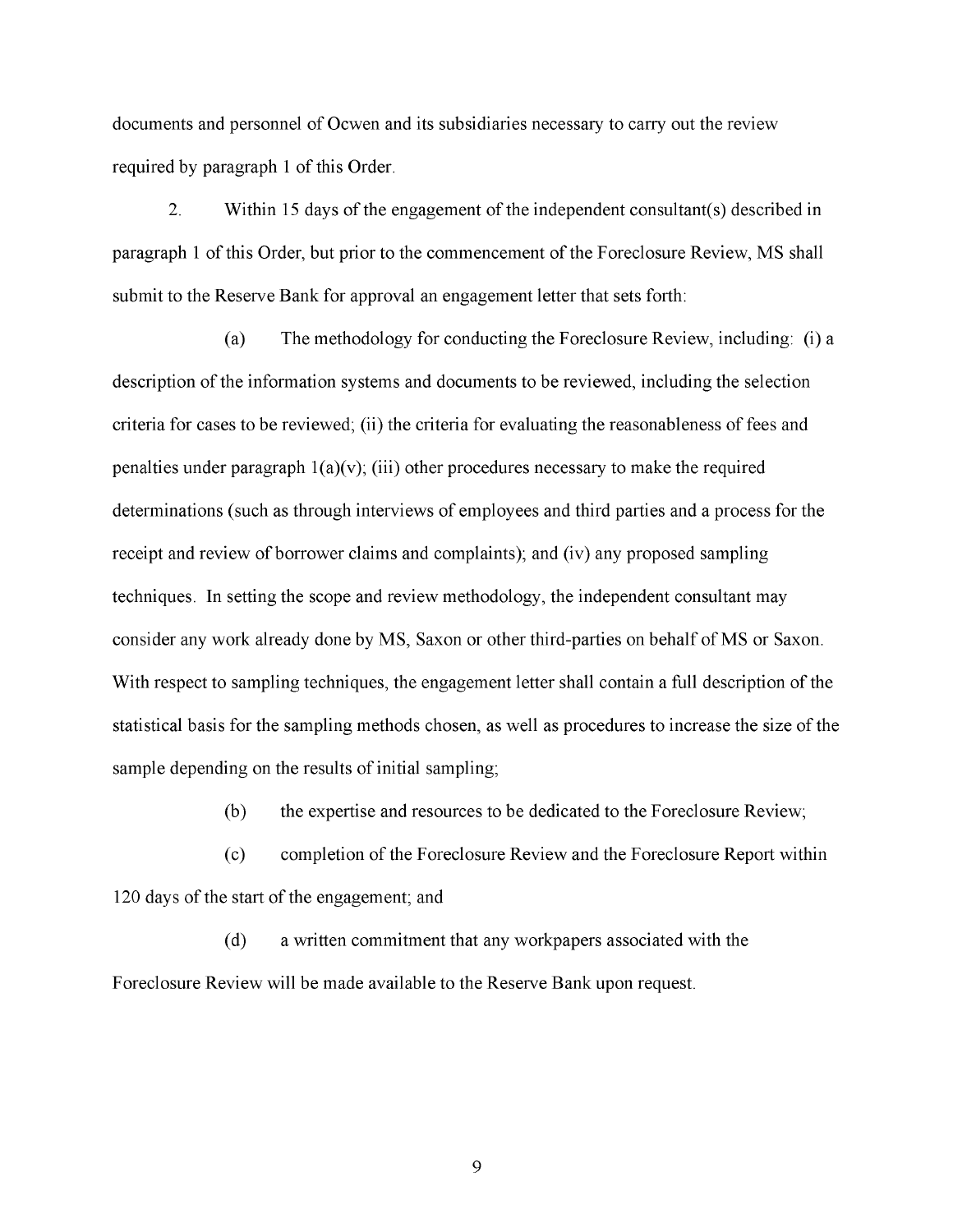#### **Third Party Management**

3. Within 60 days of this Order, MS shall submit to the Reserve Bank acceptable policies and procedures for the outsourcing of any residential mortgage servicing, Loss Mitigation, or foreclosure functions, by MS (including any subsidiary or affiliate of MS) to any independent contractor, consulting firm, law firm, property manager, or other third party (including any subsidiary or affiliate of MS) (collectively, "Third-Party Providers"). Third-Party Providers include local counsel in foreclosure or bankruptcy proceedings retained to represent the interests of owners of mortgages in the Servicing Portfolio ("Foreclosure Counsel"). The policies and procedures shall, at a minimum, address, consider, and include:

(a) Appropriate oversight of Third-Party Providers to ensure that they comply with the Legal Requirements, supervisory guidance of the Board of Governors, and MS's policies and procedures;

(b) processes to prepare contingency and business continuity plans that ensure the continuing availability of critical third-party services and business continuity of MS, consistent with supervisory guidance of the Board of Governors, both to address short-term and long-term service disruptions and to ensure an orderly transition to new service providers should that become necessary;

(c) measures to ensure that all original records transferred by MS to Third-Party Providers (including the originals of promissory notes and mortgage documents) remain within the custody and control of the Third-Party Provider (unless filed with the appropriate court or the loan is otherwise transferred to another party), and are returned to MS or designated custodians at the conclusion of the performed service, along with all other documents necessary for MS's files;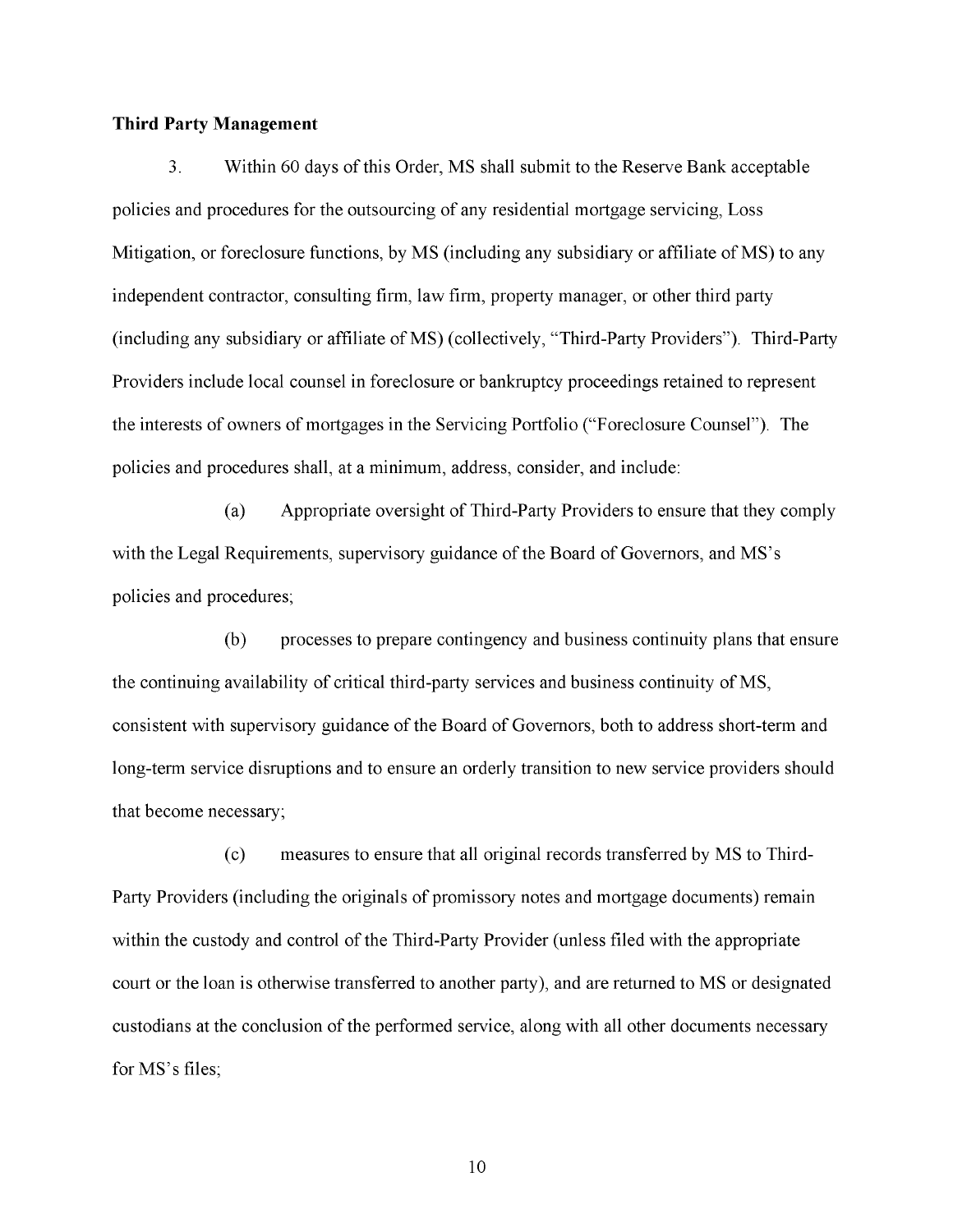(d) measures to ensure the accuracy of all documents filed or otherwise utilized by Third-Party Providers on behalf of MS (including any subsidiary or affiliate of MS), in any judicial or non-judicial foreclosure proceeding, related bankruptcy proceeding, or in other foreclosure-related litigation, including, but not limited to, documentation sufficient to establish ownership of the note and right to foreclose at the time the foreclosure action is commenced;

(e) processes to perform appropriate due diligence on potential and current Third-Party Provider qualifications, expertise, capacity, reputation, complaints, information security, document custody practices, business continuity, and financial viability; and measures to ensure the adequacy of Third-Party Provider staffing levels, training, work quality, and workload balance;

(f) processes to ensure that contracts provide for adequate oversight, including requiring Third-Party Provider adherence to MS's foreclosure processing standards, measures to enforce Third-Party Provider contractual obligations, and processes to ensure timely action with respect to Third-Party Provider performance failures;

(g) processes to ensure periodic reviews of Third-Party Provider work for timeliness, competence, completeness, and compliance with all applicable Legal Requirements, MS's contractual obligations to GSEs and investors, and to ensure that foreclosures are conducted in a safe and sound manner;

(h) processes to review customer complaints about Third-Party Provider services;

(i) a review of fee structures for Third-Party Providers to ensure that the method of compensation considers the accuracy, completeness, and legal compliance of.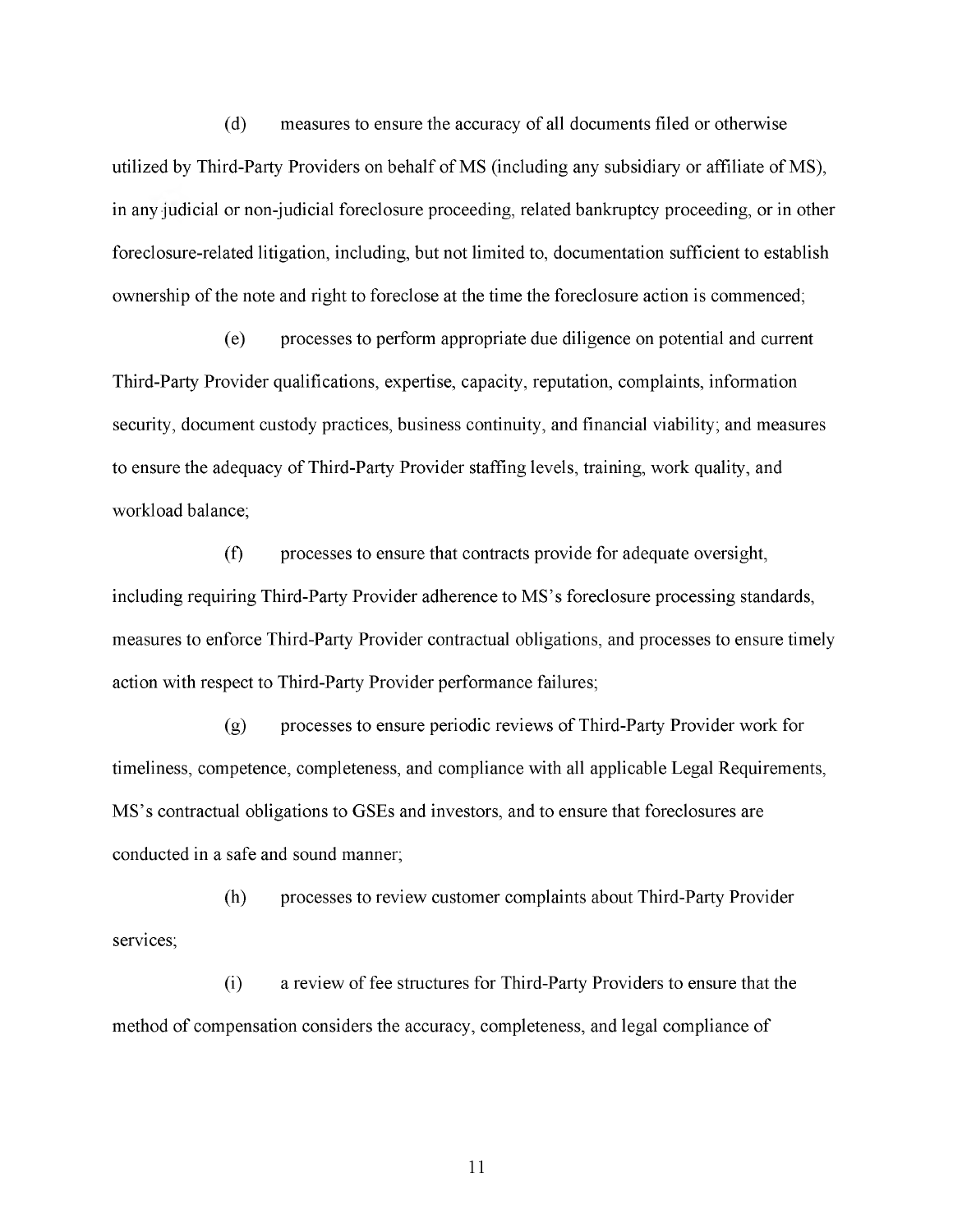foreclosure filings and is not based solely on increased foreclosure volume or meeting processing timelines; and

(j) a periodic certification process for law firms (and recertification of existing law firm providers) that provide residential mortgage foreclosure and bankruptcy services, directly or indirectly, for MS as qualified to serve as Third-Party Providers to MS, including that attorneys are licensed to practice in the relevant jurisdiction and have the experience and competence necessary to perform the services requested.

#### **Approval, Implementation, and Progress Reports**

4. (a) MS shall submit the written plan, policies and procedures and engagement letter acceptable to the Reserve Bank within the applicable time periods set forth in paragraphs 1(c), 2, and 3 of this Order. An independent consultant acceptable to the Reserve Bank shall be retained by MS within the applicable period set forth in paragraph 1(a) of this Order.

(b) Within 10 days of approval by the Reserve Bank, MS shall adopt the approved plan and policies and procedures. Upon adoption, MS shall implement the approved plan and policies and procedures, and thereafter fully comply with them;

(c) During the term of this Order, the approved plan, policies and procedures, and engagement letter shall not be amended or rescinded without the prior written approval of the Reserve Bank.

(d) During the term of this Order, MS shall revise the approved plan and policies and procedures as necessary to incorporate new or changes to the Legal Requirements and supervisory guidance of the Board of Governors. The revised plan and policies and procedures shall be submitted to the Reserve Bank for approval at the same time as the progress reports described in paragraph 5 of this Order.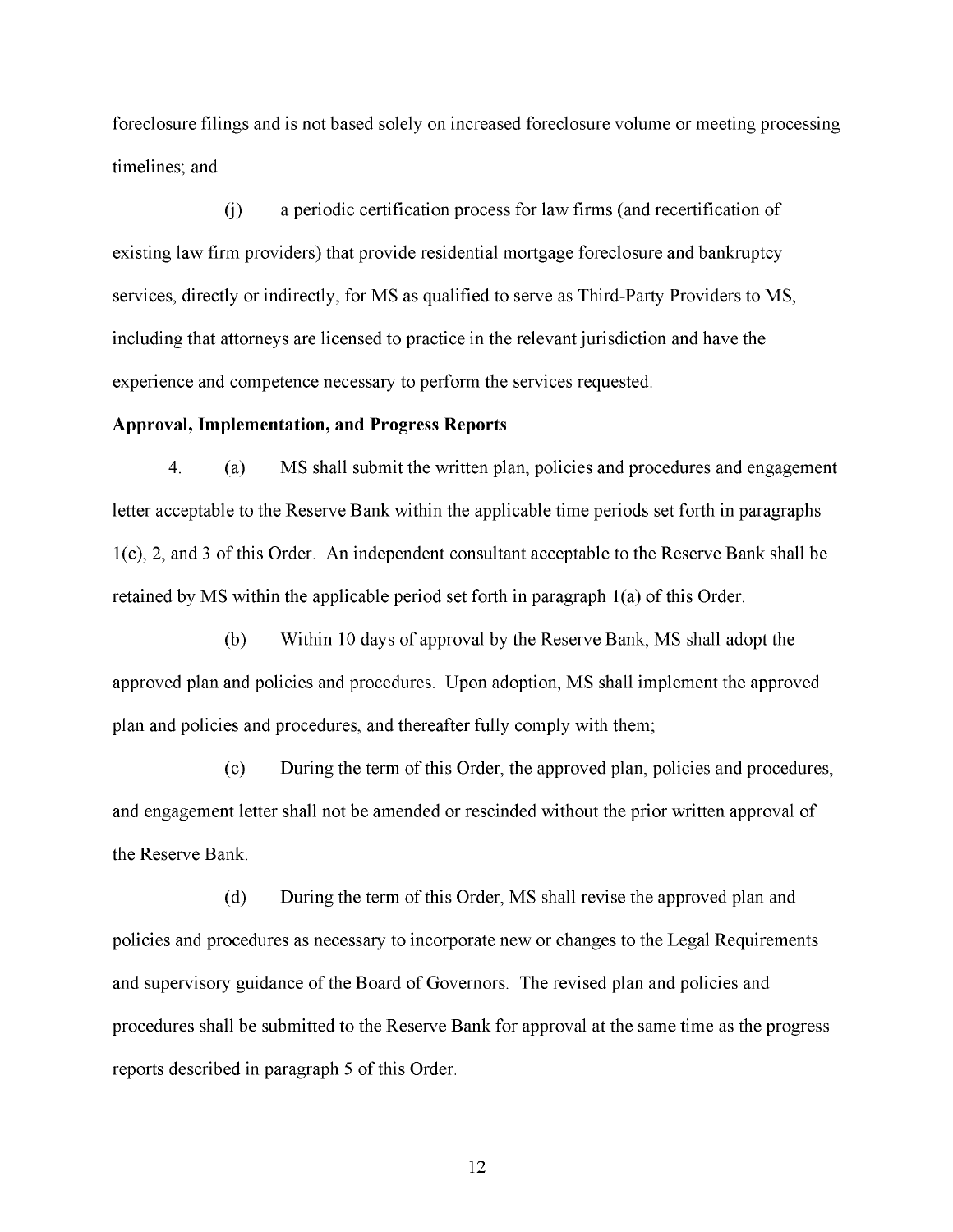5. Within 30 days after the end of each calendar quarter following the date of this Order, MS's board of directors (or a committee thereof) shall submit to the Reserve Bank written progress reports detailing the form and manner of all actions taken to secure compliance with the provisions of this Order and the results thereof. The Reserve Bank may, in writing, discontinue the requirement for progress reports or modify the reporting schedule.

6. Within 15 months after the date of this Order, MS shall submit a validation report prepared by an independent third-party consultant with respect to compliance with the Order during the first year after the Order becomes effective. The independent third-party consultant shall be acceptable to the Reserve Bank, and shall be engaged not more than nine months after the effective date of this Order. The engagement letter retaining the independent third-party consultant shall be subject to the Reserve Bank's approval. At a minimum the validation report shall include the results of a testing program acceptable to the Reserve Bank that, among other things, will evaluate the effectiveness of the plan and policies and procedures implemented as a result of this Order.

#### **Future Residential Mortgage Loan Servicing**

7. So long as this Order is outstanding, paragraphs 8 through 20 of this Order shall be effective only if MS, directly or through any of its subsidiaries (the "Servicing Entity"), engages in the business of residential mortgage loan servicing in the United States. Prior to engaging in the business of residential mortgage loan servicing, MS and the Servicing Entity shall submit acceptable plans, programs, policies, and procedures required by paragraphs 8 through 20 of this Order. MS and the Servicing Entity must adopt and must be in full compliance with the approved plans, programs, policies and procedures, and engagement letter.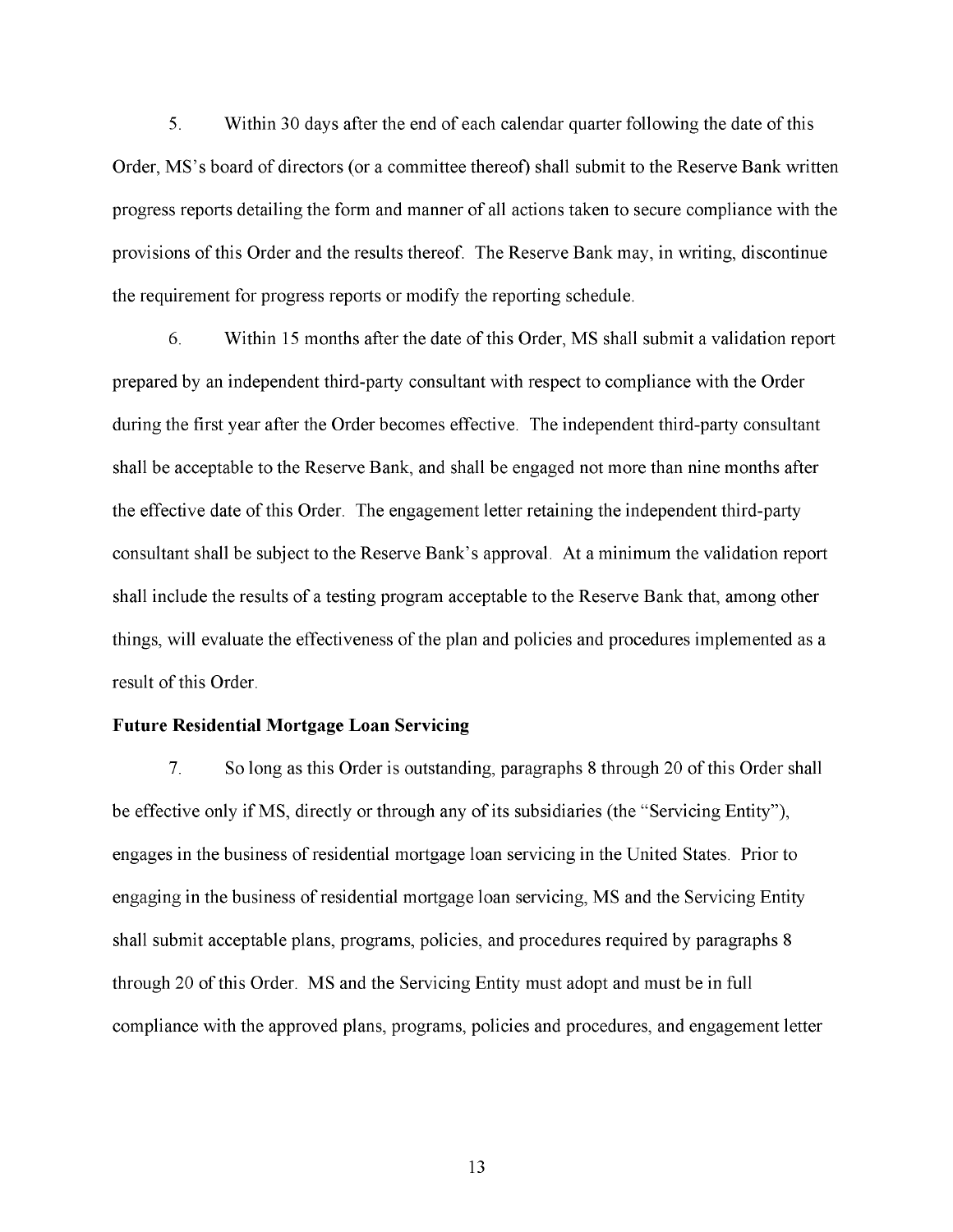while MS and the Servicing Entity engage in the business of residential mortgage loan servicing so long as this Order is outstanding.

### **Board Oversight**

8. The boards of directors of MS and the Servicing Entity shall submit to the Reserve Bank an acceptable written plan to establish strong board oversight of residential mortgage loan servicing, including the boards' oversight of risk management, internal audit, and compliance programs concerning residential mortgage loan servicing, Loss Mitigation, and foreclosure activities to be conducted by MS and the Servicing Entity. The plan shall also describe the actions that the boards of directors will take to establish appropriate residential mortgage loan servicing, Loss Mitigation, and foreclosure activities and operations, and a timeline for actions to be taken. The plan shall, at a minimum, address, consider, and include:

(a) Policies to be adopted by the board of directors of MS that are designed to ensure that MS's enterprise-wide risk management ("ERM") program provides proper risk management with respect to residential mortgage loan servicing, Loss Mitigation, and foreclosure activities particularly with respect to compliance with the Legal Requirements, and supervisory standards and guidance of the Board of Governors as they develop;

(b) policies and procedures to be adopted by MS to ensure that the ERM program provides proper risk management of independent contractors, consulting firms, law firms, or other third parties who are engaged to support residential mortgage loan servicing, Loss Mitigation, or foreclosure activities or operations, including their compliance with the Legal Requirements and MS's internal policies and procedures, consistent with supervisory guidance of the Board of Governors;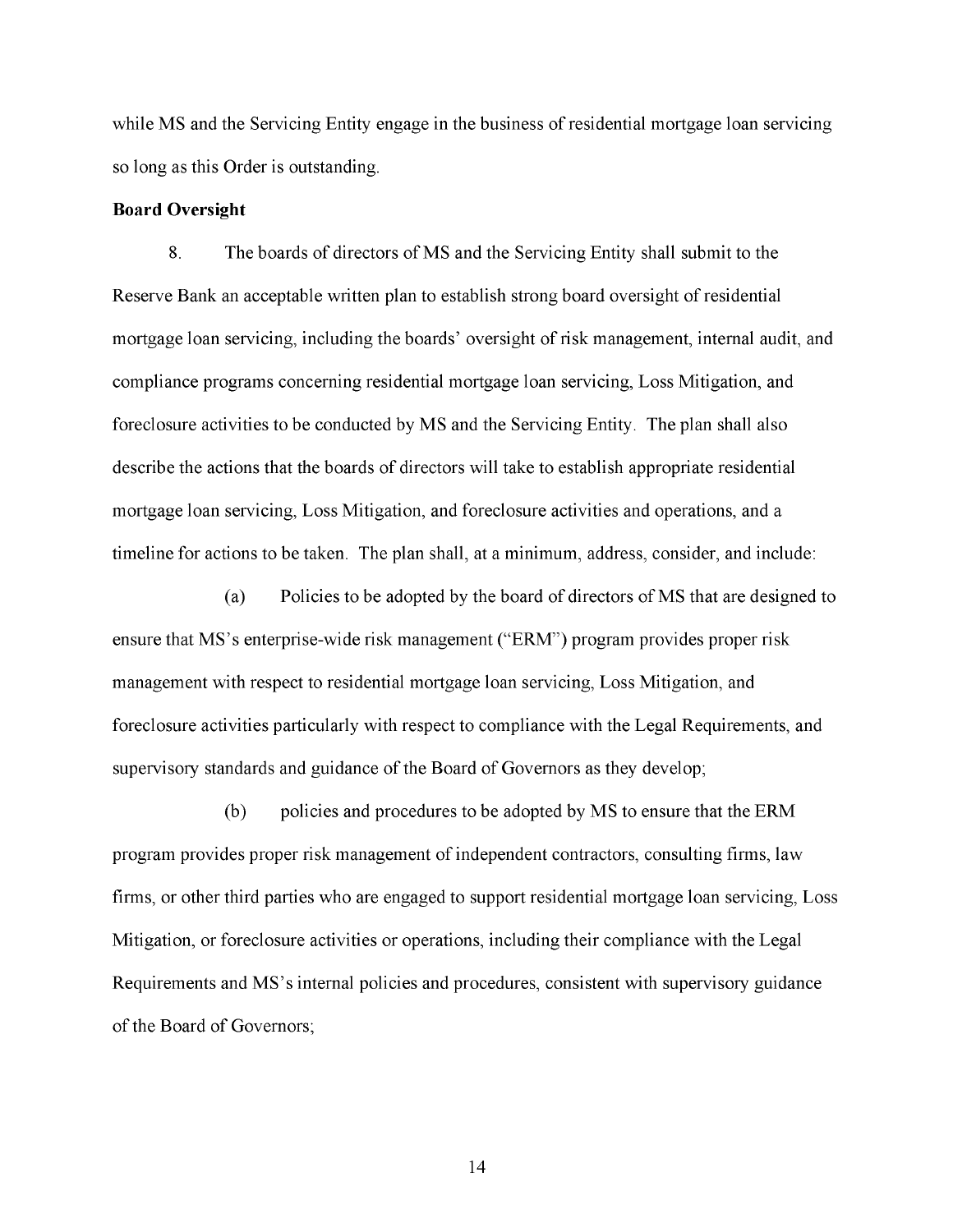$(c)$  steps to ensure that MS's ERM, audit, and compliance programs have adequate levels and types of officers and staff dedicated to overseeing residential mortgage loan servicing, Loss Mitigation, and foreclosure activities, and that these programs will have officers and staff with the requisite qualifications, skills, and ability to comply with the requirements of this Order;

(d) steps to be taken for the purpose of ensuring that appropriate information and reports will be provided to and regularly reviewed by the boards of directors of MS and the Servicing Entity or authorized committees of the boards of directors regarding residential mortgage loan servicing, Loss Mitigation, and foreclosure activities and operations, including, compliance risk assessments, and the status and results of measures taken, or to be taken, to remediate deficiencies in residential mortgage loan servicing, Loss Mitigation, and foreclosure activities, and to comply with this Order;

(e) funding for personnel, systems, and other resources as are needed to carry out residential mortgage loan servicing, Loss Mitigation, and foreclosure activities and operations in full compliance with the Legal Requirements and the requirements of this Order, taking into consideration the current and expected volume of past due loans at that time;

(f) funding for personnel, systems, and other resources as are needed to operate risk management and compliance programs that are safe and sound and that are commensurate with the risk profile of the residential mortgage loan servicing activities at that time;

(g) steps to ensure that the residential mortgage loan servicing operations have adequate levels and types of officers and staff to carry out residential mortgage loan servicing, Loss Mitigation, and foreclosure activities in compliance with Legal Requirements and the.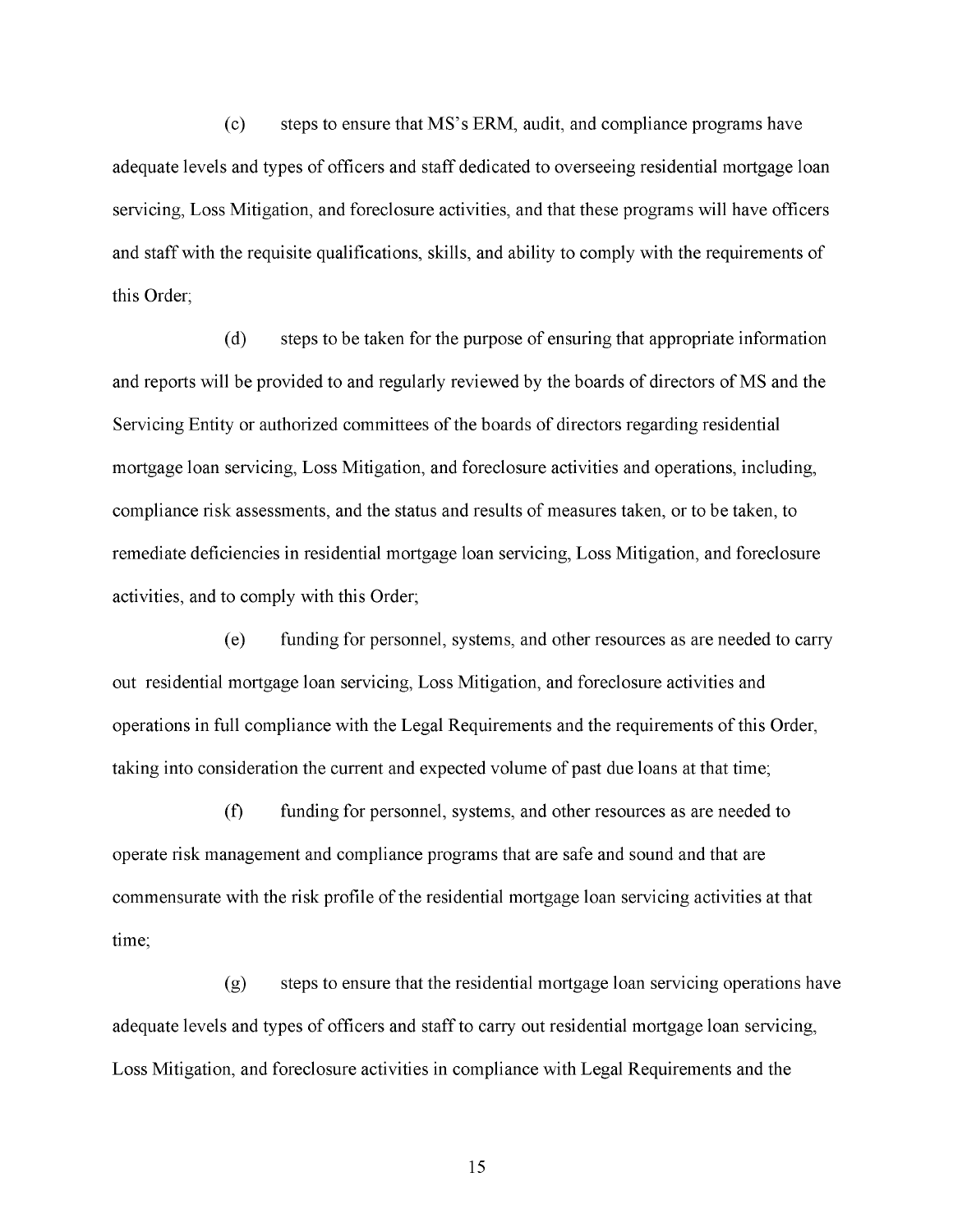requirements of this Order, and taking into account the size and complexity of the servicing portfolio at that time; that the residential mortgage loan servicing operations have officers and staff with the requisite qualifications, skills, and ability to comply with the requirements of this Order; and a timetable for hiring any necessary additional officers and staff.

(h) periodic reviews of the adequacy of the levels and types of officers and staff to carry out residential mortgage servicing, Loss Mitigation, and foreclosure activities in light of changes in the servicing portfolio or the Legal Requirements. To conduct this review, the plan shall establish metrics to measure and ensure the adequacy of staffing levels relative to then existing and future Loss Mitigation and foreclosure activities, such as limits for the number of loans assigned to a Loss Mitigation employee, including the single point of contact as hereinafter defined, and deadlines to review loan modification documentation, make loan modification decisions, and provide responses to borrowers;

(i) steps to ensure that the risk management, audit, and compliance programs for the residential mortgage loan servicing activities have adequate levels and types of officers and staff and that they have officers and staff with the requisite qualifications, skills, and ability to comply with the requirements of this Order, and a timetable for hiring any necessary additional officers and staff;

(j) workload reviews of residential mortgage loan servicing, Loss Mitigation, and foreclosure personnel who are responsible for handling individual loan issues (including single point of contact personnel), including an initial review within 90 days of acceptance of the plan, and then annual reviews thereafter. Such reviews, at a minimum, shall assess whether the workload levels are appropriate to ensure compliance with the requirements of paragraphs 8(g) and 9 of this Order. Promptly following completion of such reviews, the Servicing Entity shall.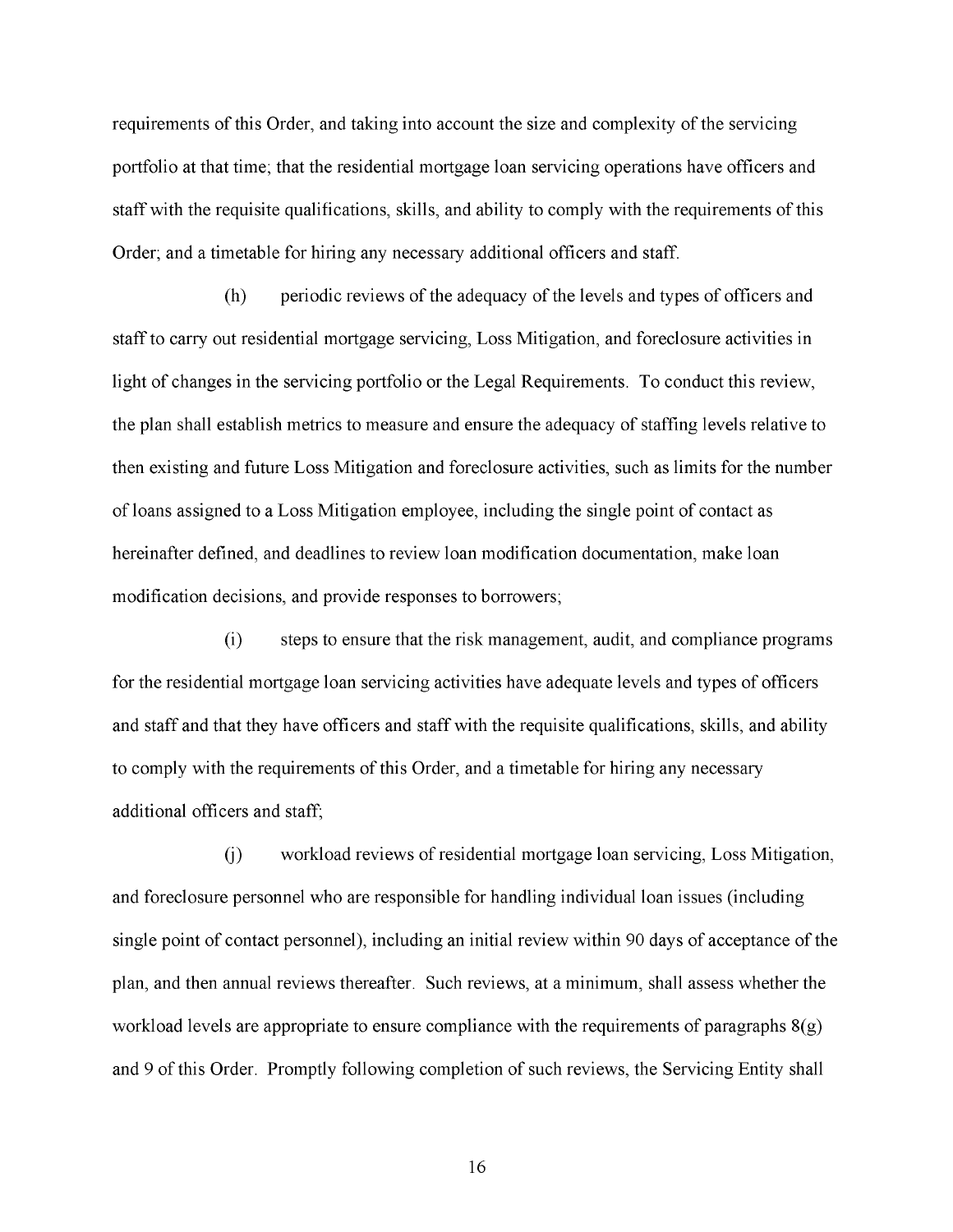adjust workload levels to ensure compliance with the requirements of paragraphs 8(g) and 9 of this Order;

(k) policies to ensure that the risk management, audit, and compliance programs have the requisite authorities and status within the organization to effectively operate the programs, and that there is adequate coordination with respect to these programs to ensure that any problems or deficiencies that are identified in residential mortgage servicing, Loss Mitigation, and foreclosure activities and operations are comprehensively reviewed and remedied; and

(1) steps to be taken for the purpose of establishing appropriate information and reports will be provided to and regularly reviewed by MS's and the Servicing Entity's boards of directors to assess the performance of mortgage servicing, Loss Mitigation, and foreclosure activities and operations, as well as the risk management and compliance programs and associated functions, including compliance risk assessments, and the status and results of measures taken, or to be taken, to remediate mortgage servicing, Loss Mitigation, and foreclosure deficiencies, and to comply with this Order.

#### **Single Point of Contact**

9. MS and the Servicing Entity shall submit to the Reserve Bank an acceptable plan, along with a timeline for actions to be taken, for establishing appropriate coordination of communications between the residential mortgage loan servicing operations and borrowers, both oral and written, related to Loss Mitigation and foreclosure activities to ensure: (i) that communications are timely and effective, and are designed to avoid confusion to borrowers; (ii) continuity in the handling of borrowers' loan files during the Loss Mitigation and foreclosure processes by personnel knowledgeable about the borrower's situation; and (iii) that decisions.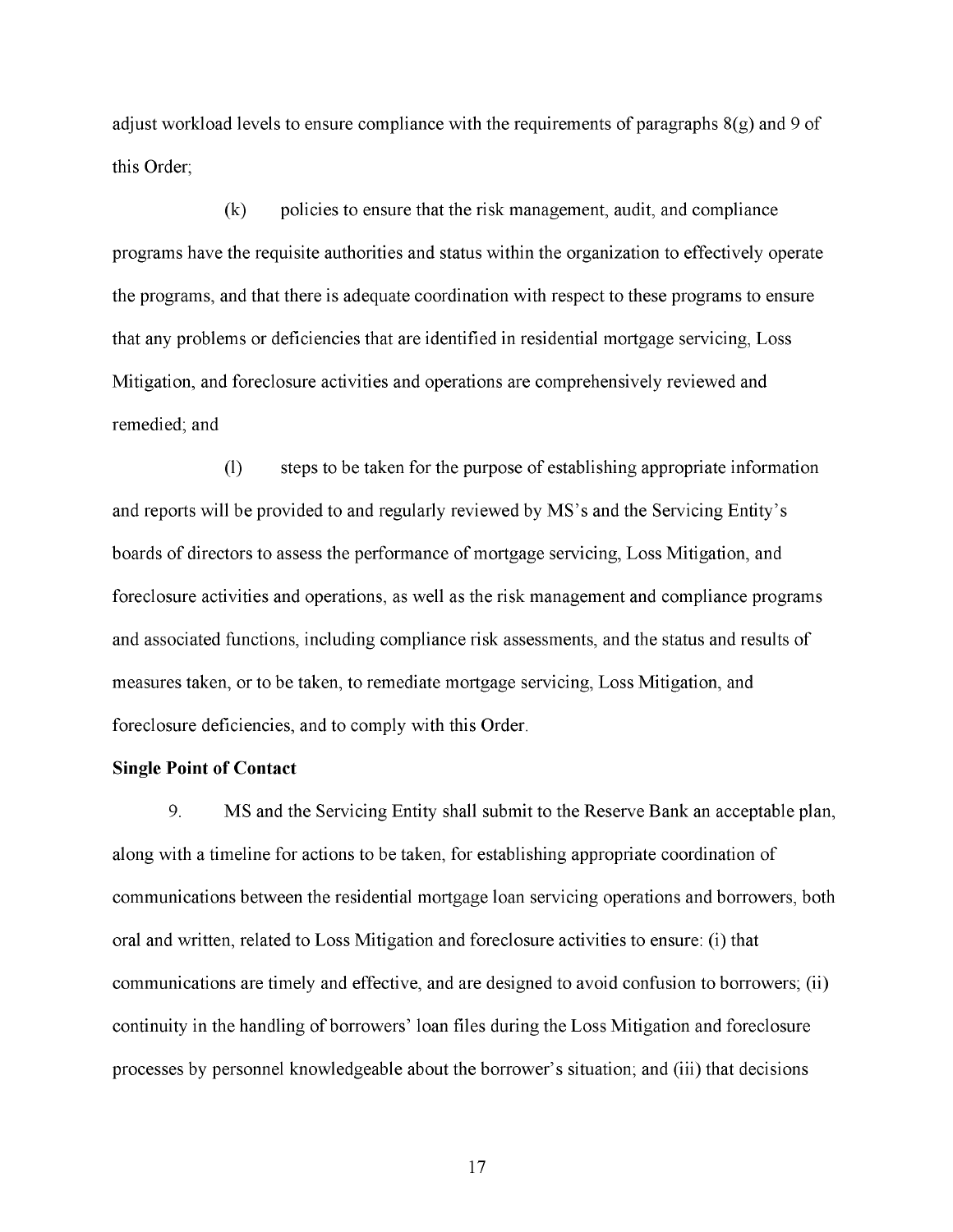concerning Loss Mitigation options or programs are made and communicated in a timely fashion. The plan shall provide that MS's and the Servicing Entity's processes involving past due mortgage loans or foreclosures do not overlap in such a way that they may impair or impede a borrower's efforts to effectively pursue a Loss Mitigation option or program, and (ii) employee incentive compensation practices do not discourage Loss Mitigation. The plan shall, at a minimum, provide for:

(a) Measures to ensure that staff processing a borrower's Loss Mitigation request routinely communicates and coordinates with staff processing the foreclosure on the borrower's property;

(b) appropriate deadlines for responses to borrower communications and requests for consideration of Loss Mitigation, including deadlines for decision making on Loss Mitigation Activities, with the metrics established not being less responsive than the timelines in HAMP;

(c) establishment of an accessible and reliable single point of contact for the borrower so that the borrower has access to an employee of the residential mortgage loan servicing operations to obtain information throughout the Loss Mitigation and foreclosure processes;

(d) a requirement that written communications with the borrower identify by name the primary single point of contact along with one or more direct means of communication with the primary single point of contact, together with information about secondary points of contact in the event that the primary single point of contact is unavailable;

(e) measures to ensure that the single point of contact has access to current information and personnel (in-house or third-party) sufficient to timely, accurately, and.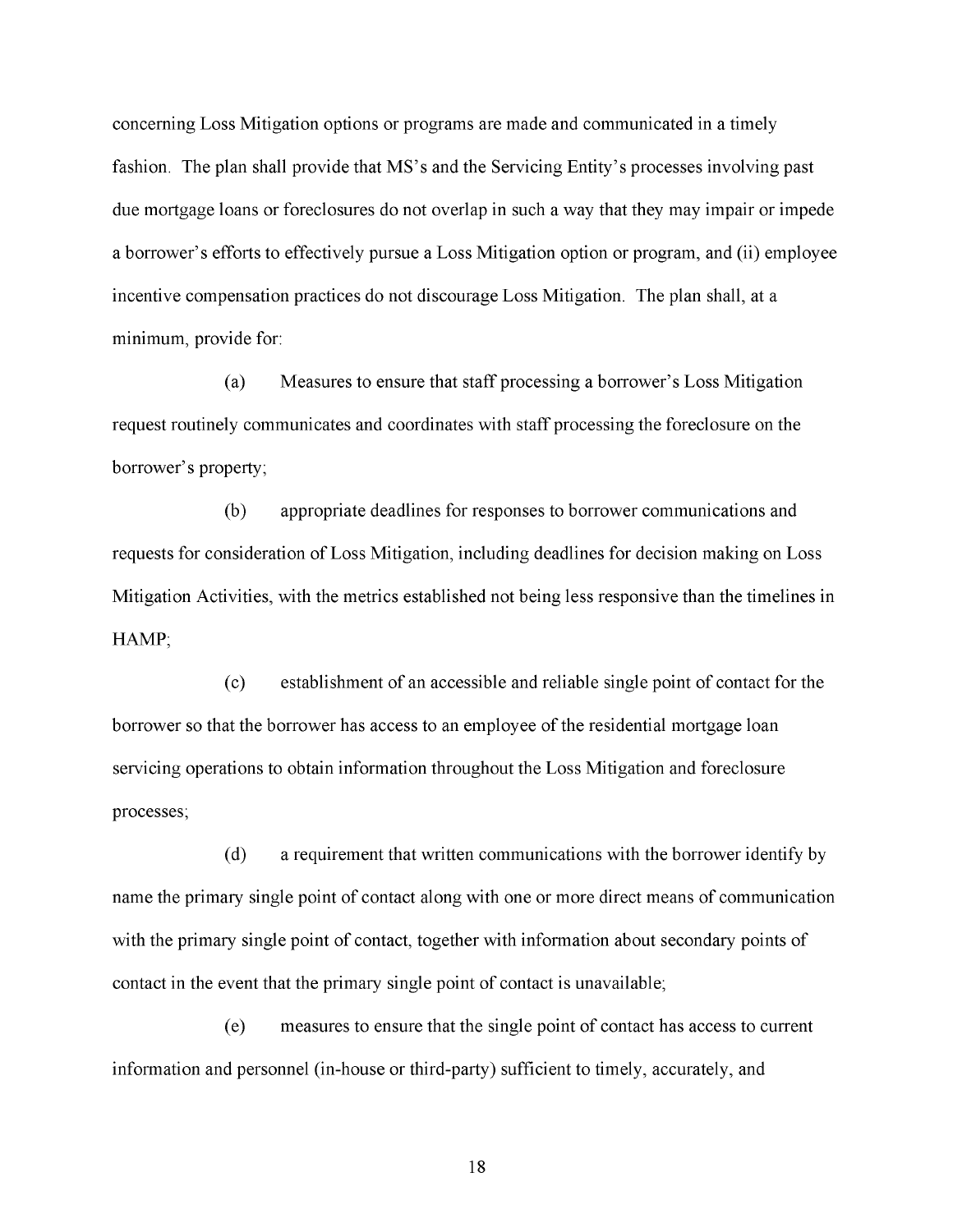adequately inform the borrower of the current status of the Loss Mitigation and foreclosure activities;

(f) procedures and controls to ensure that a final decision regarding a borrower's Loss Mitigation request (whether on a trial or permanent basis) is made and communicated to the borrower in writing, including the reason(s) why the borrower did not qualify for the trial or permanent modification and, if applicable, the net present value calculations utilized by the residential mortgage loan servicing operations, and that involve the single point of contact within a reasonable time before any foreclosure sale occurs;

(g) procedures and controls to ensure that when the borrower's loan has been approved for modification on a trial or permanent basis, (i) no foreclosure or further legal action predicate to foreclosure occurs, unless the borrower is past due on two or more payments postdating the trial or permanent modification; and (ii) the single point of contact remains available to the borrower and continues to be referenced on all written communications with the borrower;

(h) policies and procedures to enable borrowers to make complaints regarding the Loss Mitigation process, denial of Loss Mitigation requests, the foreclosure process, or foreclosure activities that prevent a borrower from pursuing Loss Mitigation options, and a process for making borrowers aware of the complaint procedures;

(i) procedures for the prompt review, escalation, and resolution of borrower complaints, including a process to communicate the results of the review to the borrower on a timely basis;

(j) policies and procedures to consider loan modification or other Loss Mitigation Activities with respect to junior liens owned by MS, or a subsidiary or affiliate of MS,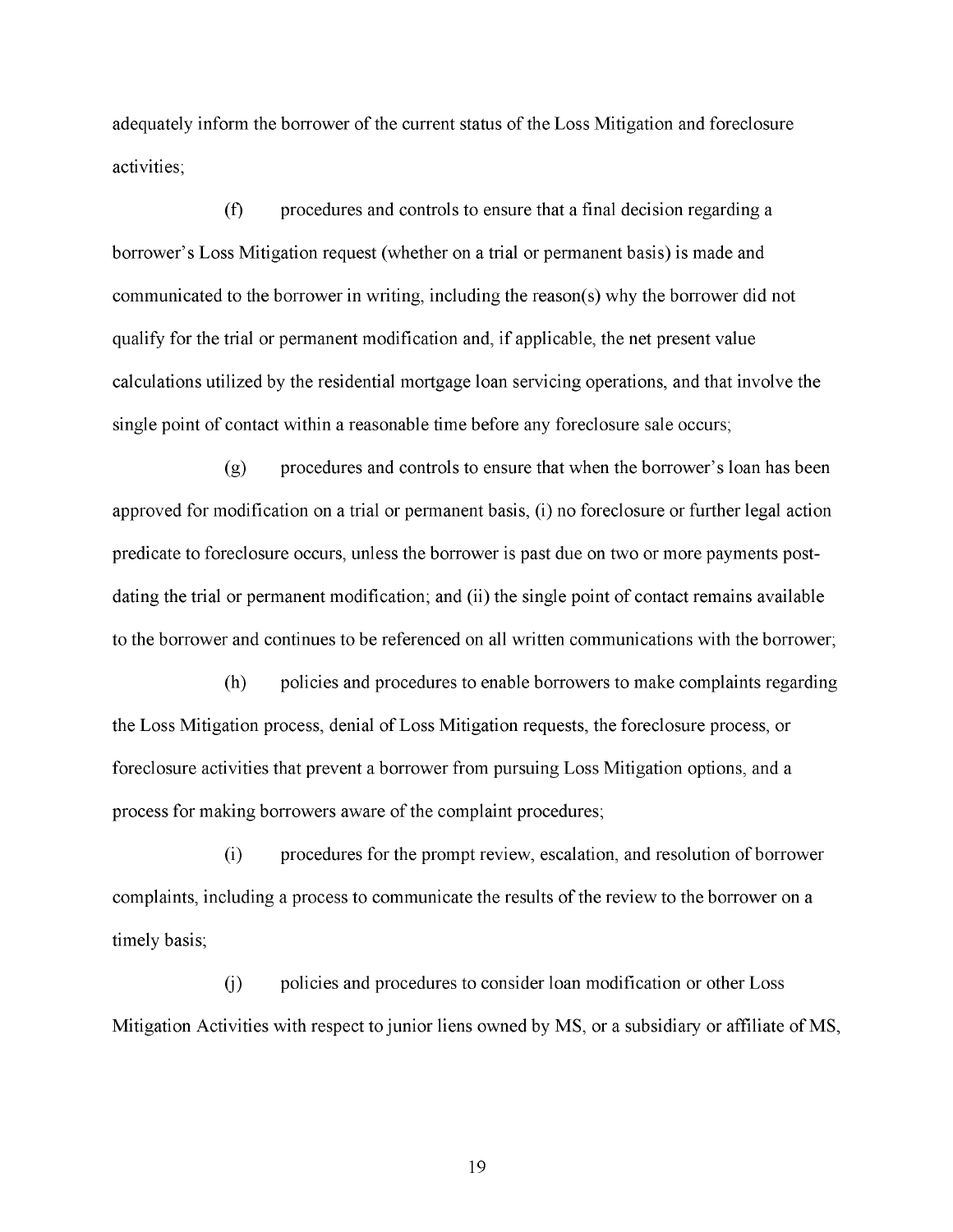where the residential mortgage loan servicing operations service the associated first lien mortgage and become aware that such first lien mortgage is delinquent or has been modified;

(k) policies and procedures to ensure that timely information about Loss Mitigation options is sent to the borrower in the event of a delinquency or default, including plain language notices about the pendency of loan modification and foreclosure proceedings; and

(1) policies and procedures to ensure that foreclosure and related documents provided to borrowers and third parties are appropriately maintained and tracked, and that borrowers generally will not be required to resubmit the same documented information that has already been provided, and that borrowers are notified promptly of the need for additional information.

## **Compliance Program**

10. MS shall submit to the Reserve Bank an acceptable written plan regarding its enterprise-wide compliance program ("ECP") with respect to its oversight of residential mortgage loan servicing, Loss Mitigation, and foreclosure activities and operations. The plan shall, at a minimum, be designed to:

(a) Ensure that the fundamental elements of the ECP, including a comprehensive annual risk assessment, encompass residential mortgage loan servicing, Loss Mitigation, and foreclosure activities;

(b) ensure compliance with the Legal Requirements and supervisory guidance of the Board of Governors; and

(c) ensure that policies, procedures, and processes are updated on an ongoing basis as necessary to incorporate new or changes to the Legal Requirements and supervisory guidance of the Board of Governors.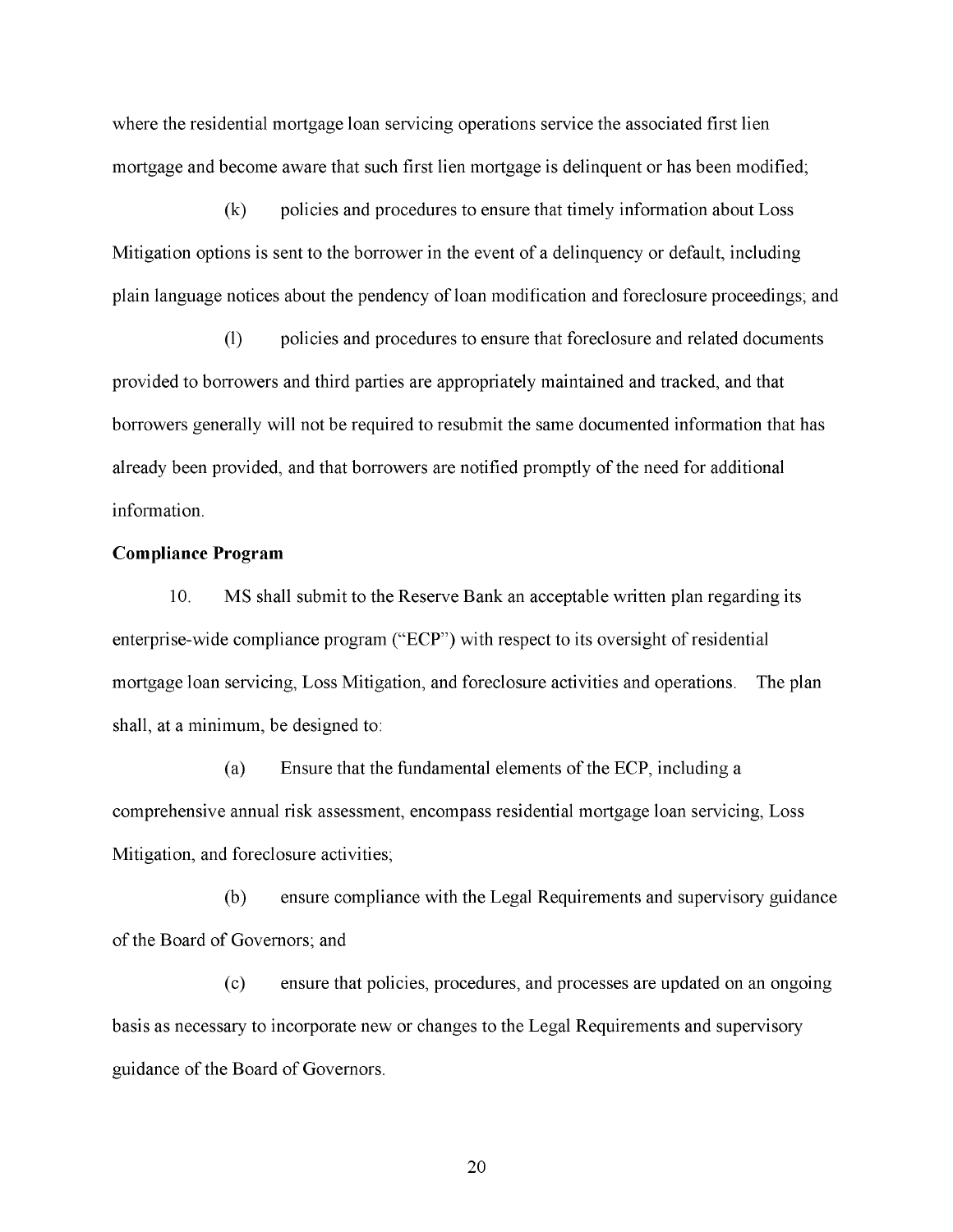11. MS and the Servicing Entity shall submit to the Reserve Bank an acceptable compliance program and timeline for implementation to ensure that the residential mortgage loan servicing operations, including, but not limited to, residential mortgage servicing, Loss Mitigation, and foreclosure, comply with the Legal Requirements, as well as internal policies, procedures, and processes, and are conducted in a safe and sound manner. The program shall, at a minimum, address, consider, and include:

(a) The duties and responsibilities of line of business staff, other staff, and Third-Party Providers regarding compliance;

(b) policies for developing and communicating compliance-related roles and responsibilities across the residential mortgage loan servicing operations' organization and to Third-Party Providers;

(c) policies, procedures, and processes to ensure that the residential mortgage loan servicing operations have the ability to locate and secure all documents, including original promissory notes, necessary to perform mortgage servicing, Loss Mitigation, and foreclosure functions and to comply with contractual obligations;

(d) compliance with supervisory guidance of the Board of Governors, including, but not limited to the guidance entitled, "Compliance Risk Management Programs and Oversight at Large Banking Organizations with Complex Compliance Profiles," dated October 16, 2008 (SR 08-08/CA 08-11);

(e) compliance with Legal Requirements, including:

(i) processes to ensure that all factual assertions made in pleadings, declarations, affidavits, or other sworn statements filed by or on behalf of MS or the Servicing Entity are accurate, complete, and reliable; and that affidavits and declarations are based on.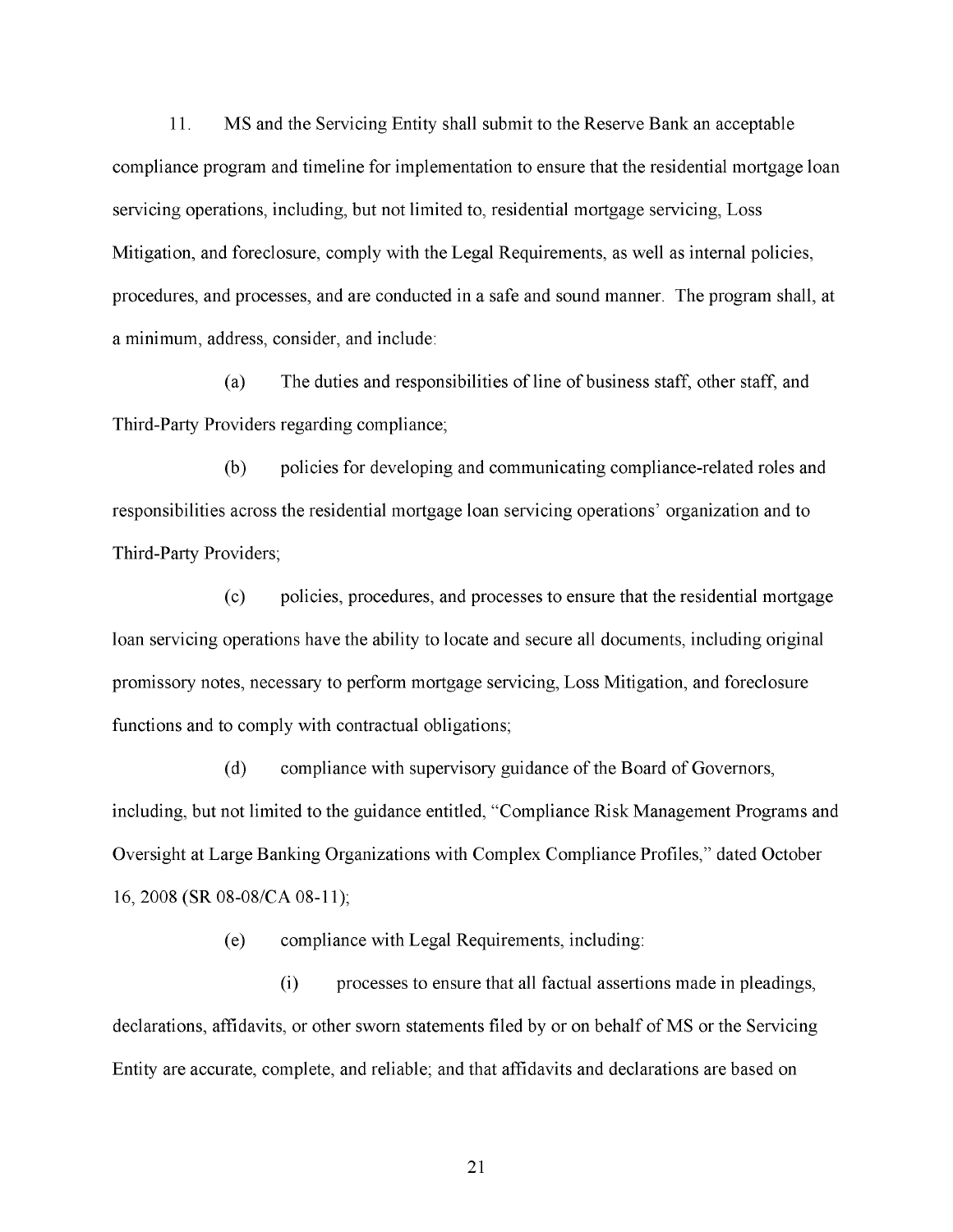personal knowledge or a review of the residential mortgage loan servicing operations' books and records when the affidavit or declaration so states;

(ii) processes to ensure that affidavits filed in foreclosure proceedings and other foreclosure-related documents are executed and notarized in accordance with applicable state legal requirements, including jurat requirements;

(iii) processes to ensure that MS or the Servicing Entity, as applicable, have properly documented ownership of the promissory note and mortgage (or deed of trust) under applicable state law, or is otherwise a proper party to the action (as a result of agency or other similar status) at all stages of foreclosure and bankruptcy litigation; and

(iv) processes to ensure that a clear and auditable trail exists for all factual information contained in each affidavit or declaration, in support of each of the charges that are listed, including whether the amount is chargeable to the borrower or claimable by the investor;

(f) policies and procedures to ensure that payments are credited in a prompt and timely manner; that payments, including partial payments to the extent permissible under the terms of applicable legal instruments, are applied to scheduled principal, interest, and escrow before fees, and that any misapplication of borrower funds is corrected in a prompt and timely manner;

(g) compliance with contractual obligations to the owners of the mortgages in the servicing portfolio;

(h) compliance with the contractual limitations in the underlying mortgage note, mortgage, or other customer authorization with respect to the imposition of fees, charges.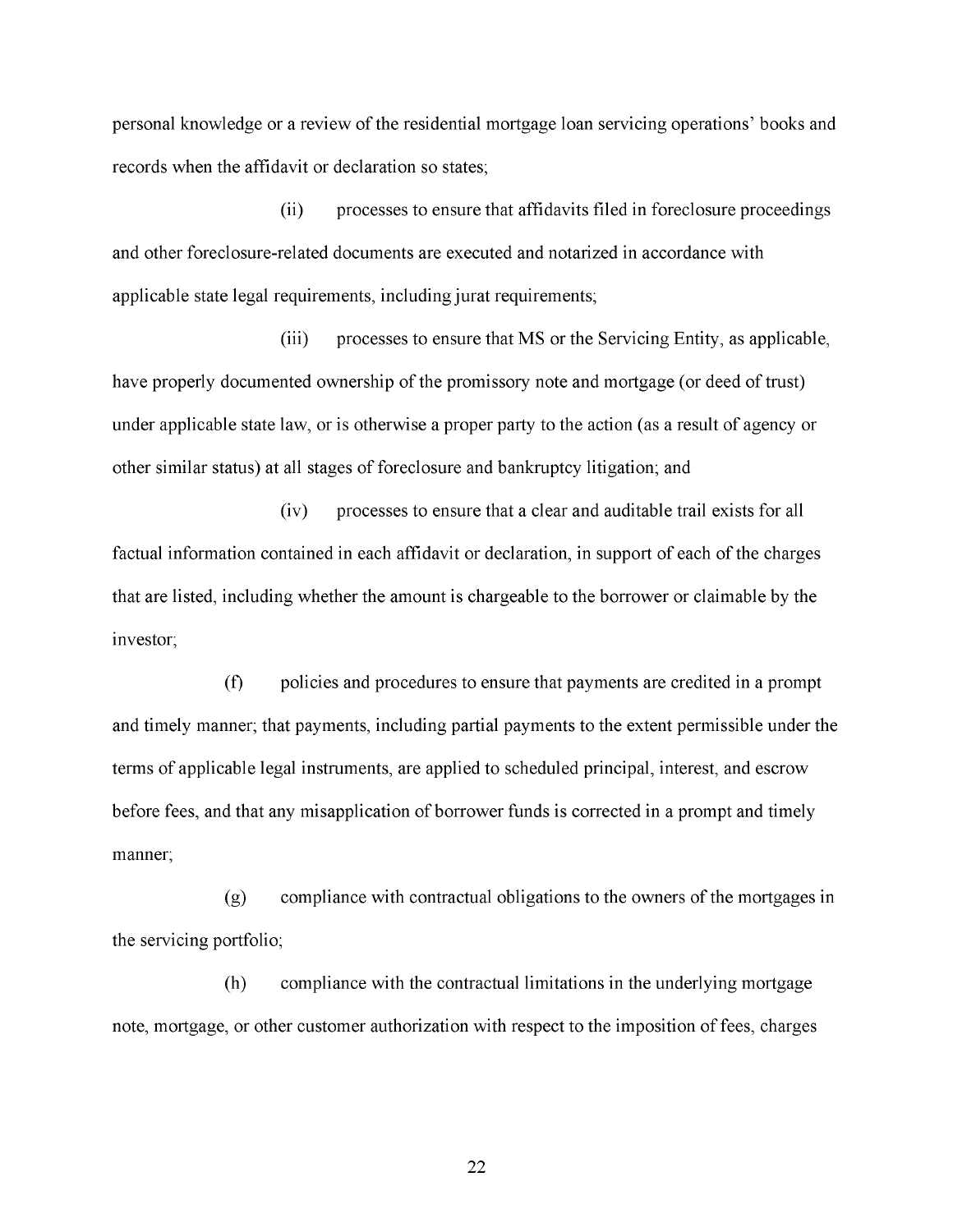and expenses, and compliance with Legal Requirements concerning the imposition of fees, charges, and expenses;

(i) processes to ensure that foreclosure sales (including the calculation of the default period, the amounts due, and compliance with notice requirements) and post-sale confirmation are in accordance with the terms of the mortgage loan and applicable state and federal law requirements;

(j) procedures to ensure compliance with bankruptcy law requirements, including a prohibition on collection of fees in violation of bankruptcy's automatic stay (11 U.S.C. § 362), the discharge injunction (11 U.S.C. § 524), or any applicable court order;

(k) the scope and frequency of independent testing for compliance with the Legal Requirements, supervisory guidance of the Board of Governors, and the requirements of the residential mortgage loan servicing operations' internal policies, procedures, and processes by qualified parties with requisite knowledge and ability (which may include internal audit) who are independent of the residential mortgage loan servicing operations' business lines and compliance function;

(1) measures to ensure that policies, procedures, and processes are updated on an ongoing basis as necessary to incorporate new or changes to Legal Requirements and supervisory guidance of the Board of Governors; and

(m) the findings and conclusions of the independent consultants that were engaged by MS under paragraph 1 of this Order.

## **Mortgage Electronic Registration System**

12. MS and the Servicing Entity shall submit an acceptable plan to ensure appropriate controls and oversight of the residential mortgage loan servicing activities with respect to the.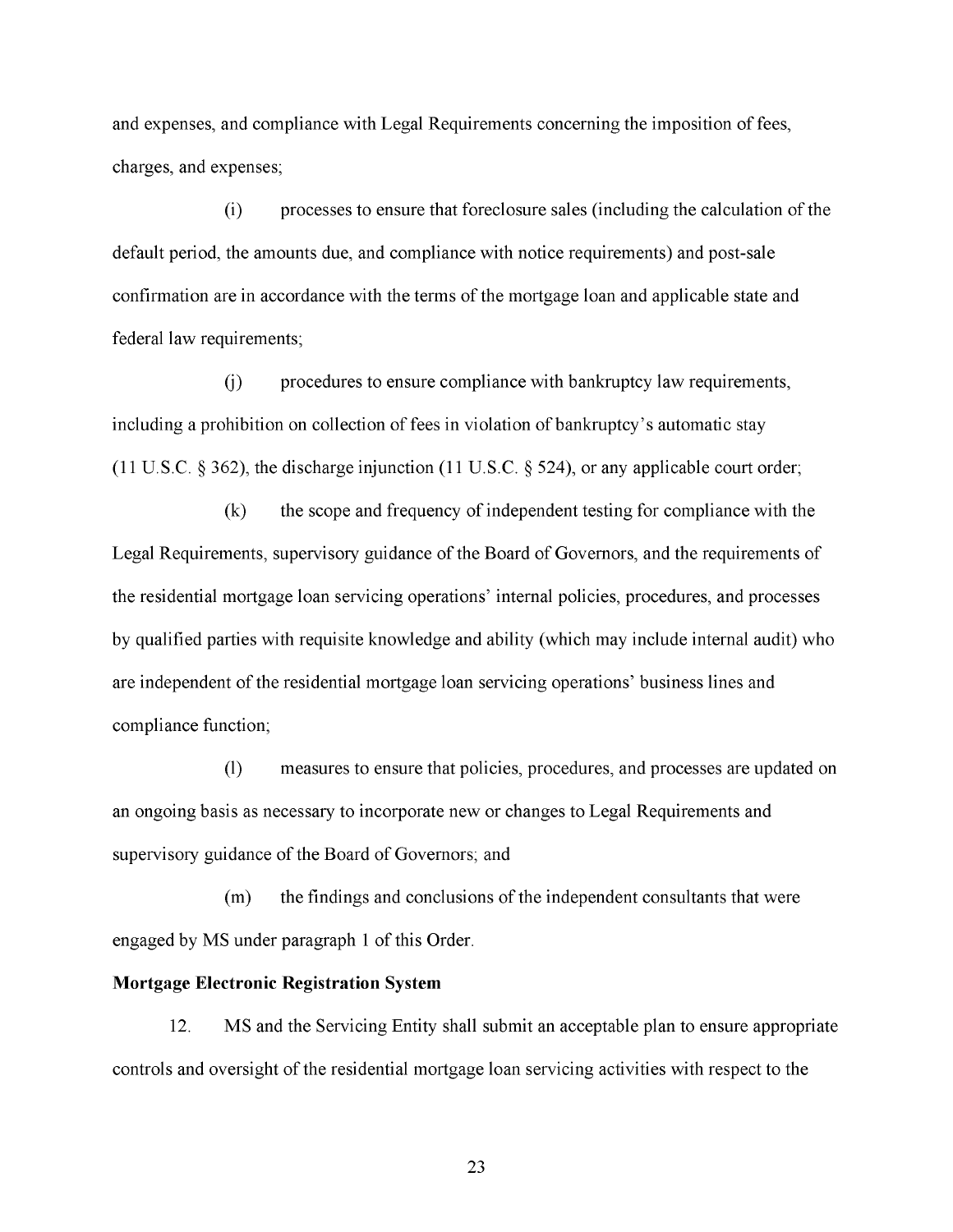Mortgage Electronic Registration System and compliance with MERS' membership rules, terms, and conditions ("MERS Requirements") ("MERS Plan"), if applicable. The MERS Plan shall include, at a minimum:

(a) Processes to ensure that all mortgage assignments and endorsements with respect to mortgage loans serviced or owned by the residential mortgage loan servicing operations out of MERS' name are executed only by a certifying officer authorized by MERS and approved by the Servicing Entity;

(b) processes to ensure that all other actions that may be taken by MERS certifying officers (with respect to mortgage loans serviced or owned by the residential mortgage loan servicing operations) are executed by a certifying officer authorized by MERS and approved by the residential mortgage loan servicing operations;

(c) processes to ensure that the residential mortgage loan servicing operations maintain up-to-date corporate resolutions from MERS for all the residential mortgage loan servicing operations' employees and third-parties who are certifying officers authorized by MERS, and up-to-date lists of MERS certifying officers;

(d) processes to ensure compliance with all MERS Requirements and with the requirements of the MERS Corporate Resolution Management System;

(e) processes to ensure the accuracy and reliability of data reported to MERS, including monthly system-to-system reconciliations for all MERS mandatory reporting fields, and daily capture of all rejects/warnings reports associated with registrations, transfers, and status updates on open-item aging reports. Unresolved items must be maintained on open-item aging reports and tracked until resolution. The residential mortgage loan servicing operations shall determine and report whether the foreclosures for loans serviced by the residential.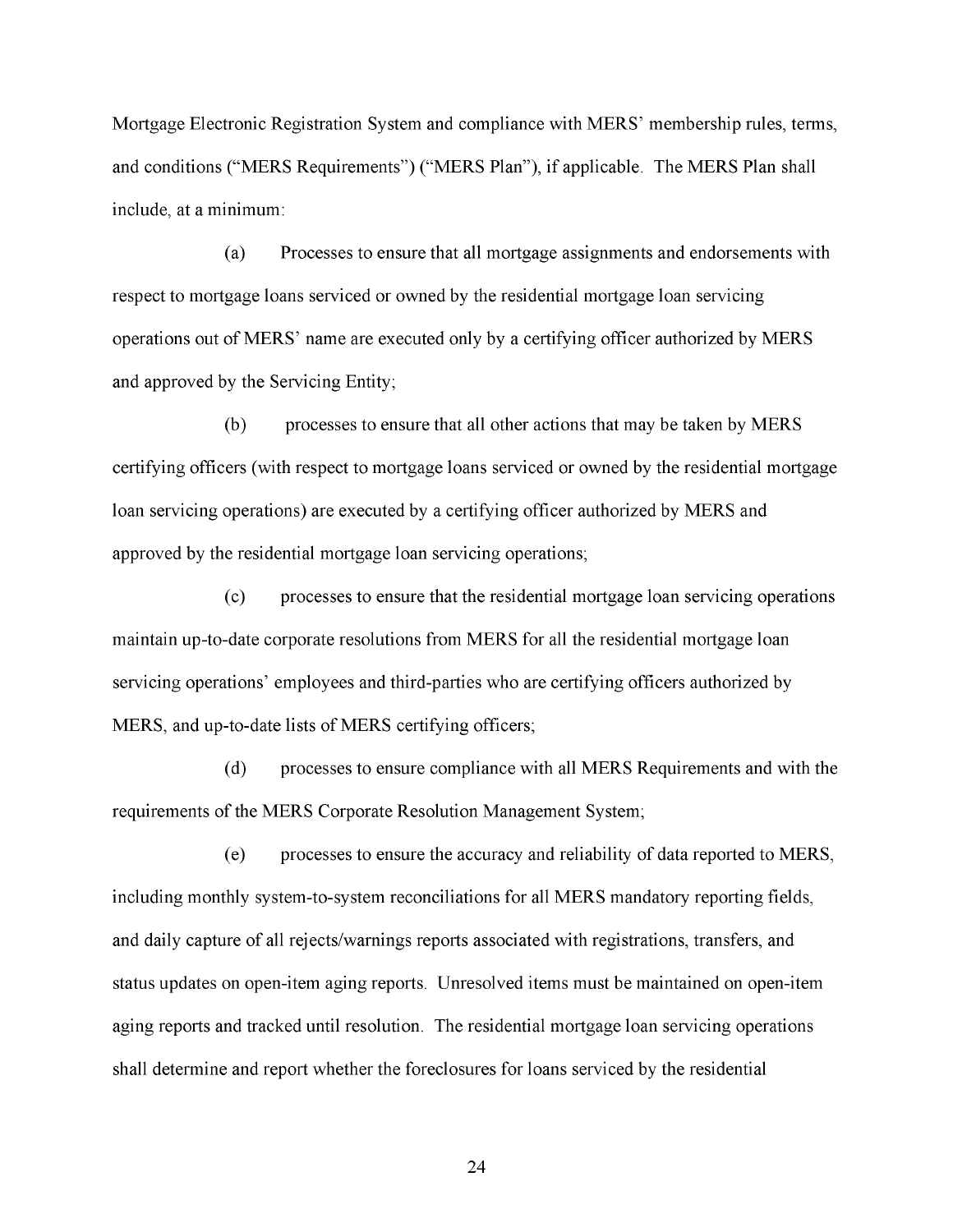mortgage loan servicing operations that are currently pending in MERS' name are accurate and how many are listed in error, and describe how and by when the data on the MERS system will be corrected;

(f) an appropriate MERS quality assurance workplan, which clearly describes all tests, test frequency, sampling methods, responsible parties, and the expected process for open-item follow-up, and includes an annual independent test of the control structure of the system-to-system reconciliation process, the reject/warning error correction process, and adherence to the MERS Plan; and

(g) inclusion of MERS in the residential mortgage loan servicing operations' third-party vendor management process, which shall include a detailed analysis of potential vulnerabilities, including information security, business continuity, and vendor viability assessments.

#### **Management Information Systems**

13. MS and the Servicing Entity shall submit to the Reserve Bank an acceptable plan and timeline for the review and remediation, as necessary, of the residential mortgage loan servicing operations' management information systems ("MIS") for residential mortgage loan servicing, Loss Mitigation, and foreclosure activities to ensure the timely delivery of complete and accurate information to permit effective decision-making. The plan shall, at a minimum, provide for:

(a) A description of the various MIS to be used by the residential mortgage loan servicing operations;

- (b) a timetable for completion of the review;
- (c) a timetable for the remediation of any identified deficiencies; and.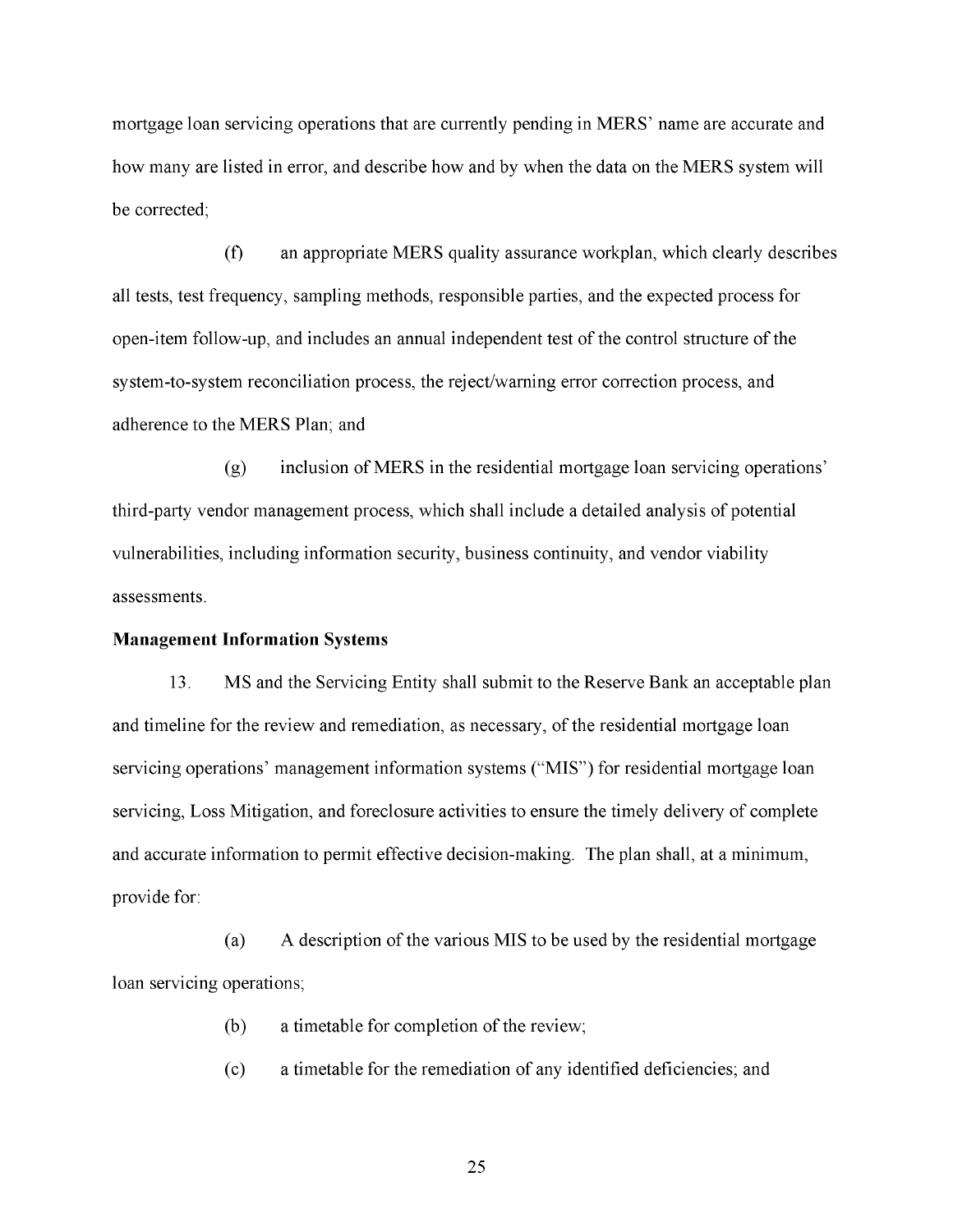(d) new systems or enhancements to the MIS to:

(i) monitor compliance with the Legal Requirements, supervisory guidance of the Board of Governors, and the requirements of this Order;

(ii) ensure the ongoing accuracy of records for all serviced mortgages, including, but not limited to, records necessary to establish ownership and the right to foreclose by the appropriate party for all serviced mortgages, outstanding balances, and fees assessed to the borrower;

(iii) ensure that the Loss Mitigation and foreclosure staffs have sufficient and timely access to information provided by the borrower regarding Loss Mitigation and foreclosure activities; and

(iv) ensure that the single point of contact has sufficient and timely access to information provided by the borrower regarding Loss Mitigation and foreclosure activities; and

(e) testing the integrity and accuracy of the new or enhanced MIS to ensure that reports generated by the system provide necessary information for adequate monitoring and quality controls.

## **Training**

14. MS and the Servicing Entity shall submit to the Reserve Bank an acceptable written plan, and timeline for implementation, for the training of all appropriate officers and staff of the residential mortgage loan servicing operations regarding the Legal Requirements, supervisory guidance of the Board of Governors, and the residential mortgage loan servicing operations' internal policies and procedures regarding residential mortgage servicing, Loss.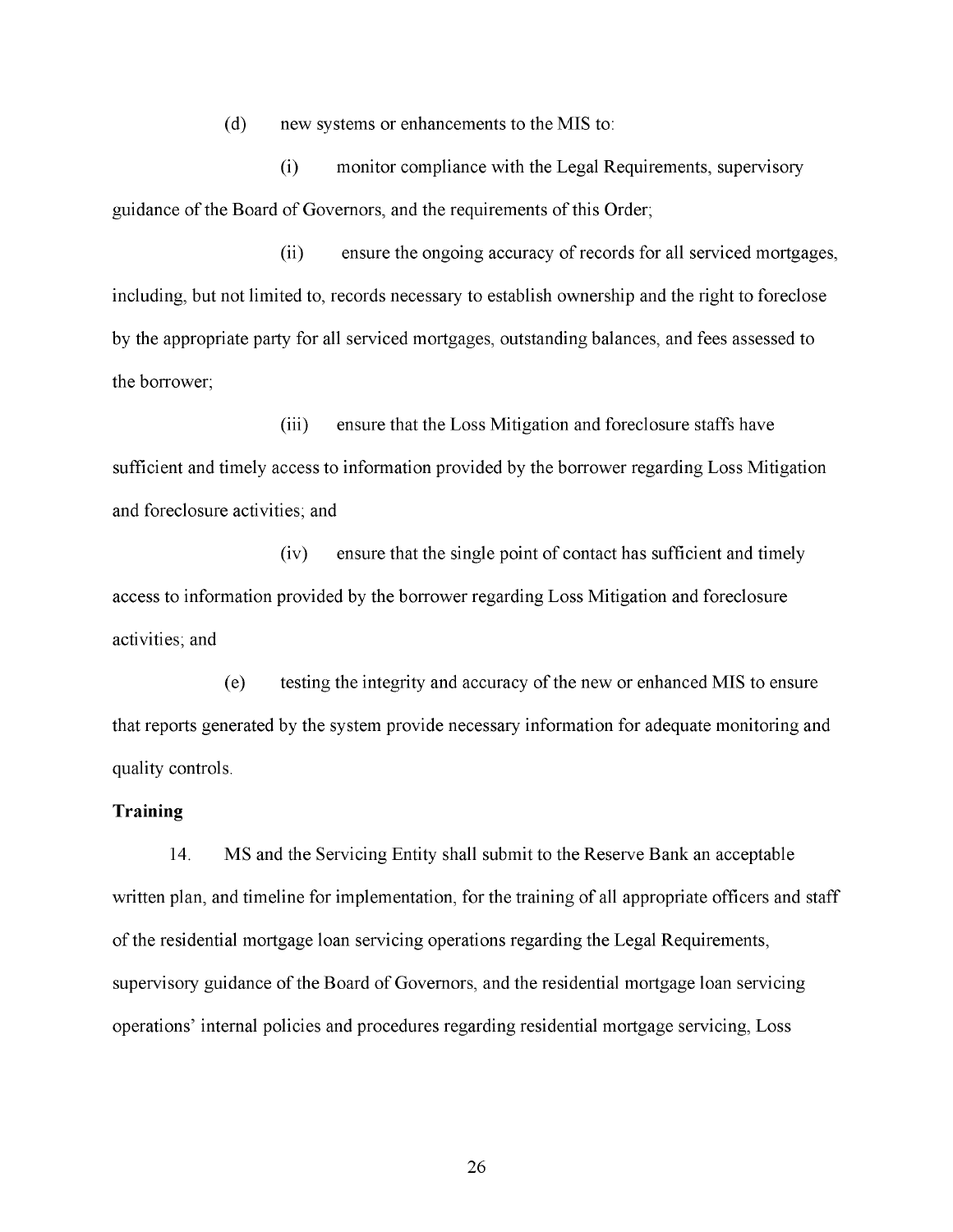Mitigation, and foreclosure, and the policies and procedures adopted regarding a single point of contact described in paragraph 9 of this Order. The plan shall also include:

(a) A requirement that training be conducted and documented no less frequently than annually; and

(b) procedures to timely inform appropriate officers and staff of any new or changes to the Legal Requirements and supervisory guidance of the Board of Governors related to residential mortgage loan servicing, Loss Mitigation, or foreclosure.

#### **Risk Management**

15. MS shall submit to the Reserve Bank an acceptable written plan to establish an appropriate ERM program with respect to its oversight of residential mortgage loan servicing, Loss Mitigation, and foreclosure activities and operations. The plan shall, at a minimum, be designed to:

(a) Ensure that the fundamental elements of the risk management program, including a comprehensive annual risk assessment, encompass residential mortgage loan servicing, Loss Mitigation, and foreclosure activities;

(b) ensure that the risk management program complies with supervisory guidance of the Board of Governors, including, but not limited to, the Board of Governors' guidance entitled, "Compliance Risk Management Programs and Oversight at Large Banking Organizations with Complex Compliance Profiles," dated October 16, 2008 (SR 08-08/CA 08 11); and

(c) establish limits for compliance, legal, and reputational risks and provide for regular review of risk limits by appropriate senior management and the board of directors or an authorized committee of the board of directors.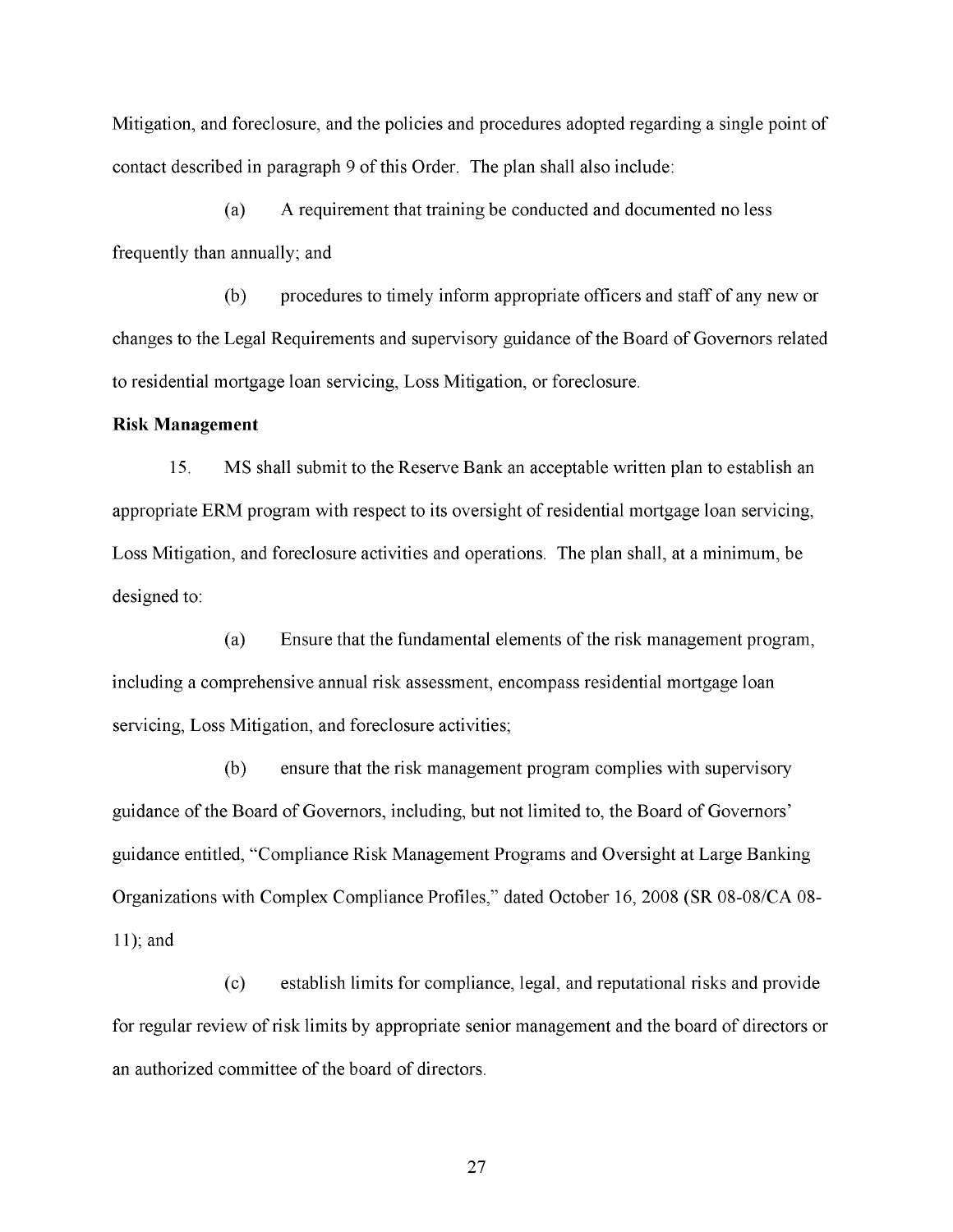16. MS and the Servicing Entity shall submit to the Reserve Bank an acceptable, comprehensive risk management program for the residential mortgage loan servicing operations. The program shall provide for the oversight by the Servicing Entity's board of directors and senior management, including senior risk managers, of the development and implementation of formalized policies and mitigation processes for all identified risks to the residential mortgage loan servicing operations. The program shall, at a minimum, address, consider, and include:

(a) The structure and composition of the Servicing Entity's board risk management committee and a determination of the optimum structure and composition needed to provide adequate oversight of the mortgage loan servicing operations' firm-wide risk management;

(b) a detailed description of the responsibilities of the line-of-business staff, legal department, and internal audit department regarding risk assessment and management, including, but not limited to, compliance and legal risks;

(c) written policies, procedures, and risk management standards;

(d) processes to adequately identify risk levels and trends;

(e) processes to adequately identify and control risks arising from incentive compensation programs;

(f) processes to document, measure, assess, and report key risk indicators;

(g) controls to mitigate risks;

(h) procedures for the escalation of significant matters related to risks to appropriate senior officers and board committees;

 $(i)$  the scope and frequency of comprehensive risk assessments;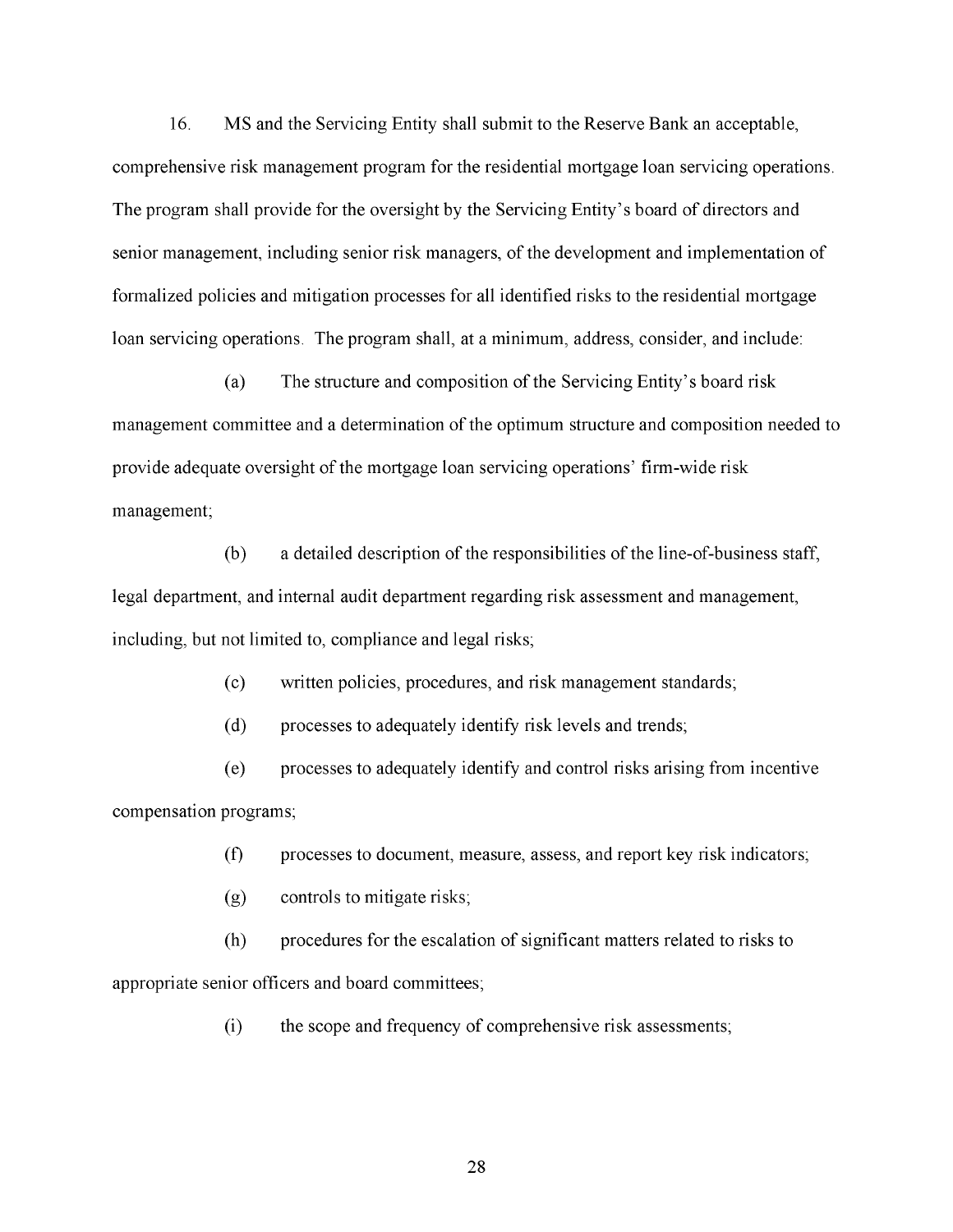(j) a formal method to ensure effective communication of established risk management policies, procedures, and standards to all appropriate business line and other staff;

(k) periodic testing of the effectiveness of the risk management program; and

(1) the findings and recommendations of the independent consultant described in paragraph 19 of this Order regarding risk management.

## **Audit**

17. MS shall submit to the Reserve Bank an acceptable written plan to establish an appropriate internal audit program with respect to residential mortgage loan servicing, Loss Mitigation, and foreclosure activities and operations. The plan shall, at a minimum, be designed to:

(a) Ensure that the internal audit program encompasses residential mortgage loan servicing, Loss Mitigation, and foreclosure activities;

(b) periodically review the effectiveness of the ECP and ERM with respect to residential mortgage loan servicing, Loss Mitigation, and foreclosure activities, and compliance with the Legal Requirements and supervisory guidance of the Board of Governors;

(c) ensure that adequate qualified staffing of the audit function is provided for residential mortgage loan servicing, Loss Mitigation, and foreclosure activities;

(d) ensure timely resolution of audit findings and follow-up reviews to ensure completion and effectiveness of corrective measures;

(e) ensure that comprehensive documentation, tracking, and reporting of the status and resolution of audit findings are submitted to the audit committee; and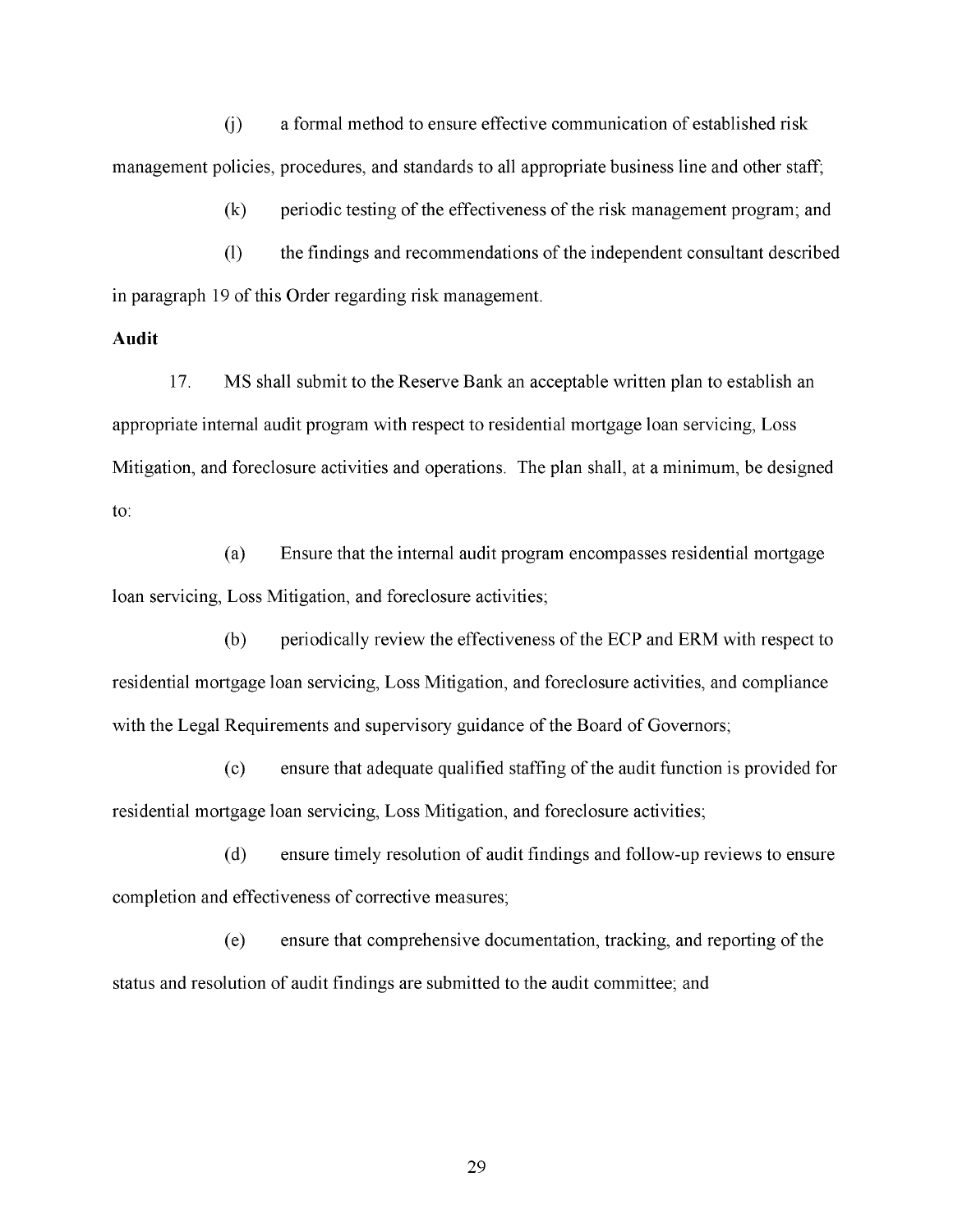(f) establish escalation procedures for resolving any differences of opinion between audit staff and management concerning audit exceptions and recommendations, with any disputes to be resolved by the audit committee.

18. MS and the Servicing Entity shall submit to the Reserve Bank an acceptable written internal audit program to periodically review compliance with applicable Legal Requirements and supervisory guidance of the Board of Governors that shall, at a minimum, provide for:

(a) An annual written, risk-based audit plan approved by the board of directors of MS, or an authorized committee of that board, that encompasses all appropriate areas of audit coverage;

- (b) the scope and frequency of audits;
- (c) the independence of the internal auditor, audit staff, and audit committee;

(d) inclusion in the audit scope of reviews of internal controls, MIS, and compliance with the residential mortgage loan servicing operations' internal policies, procedures, and processes, including, but not limited to, the Loss Mitigation and foreclosure processes;

(e) adequate testing and review of MIS used in servicing, Loss Mitigation, and foreclosure activities to ensure compliance with the Legal Requirements;

(f) controls to ensure that audits are completed on a timely basis in accordance with the approved audit plan;

(g) adequate staffing of the audit function by qualified staff;

(h) timely resolution of audit findings and follow-up reviews to ensure completion and effectiveness of corrective measures;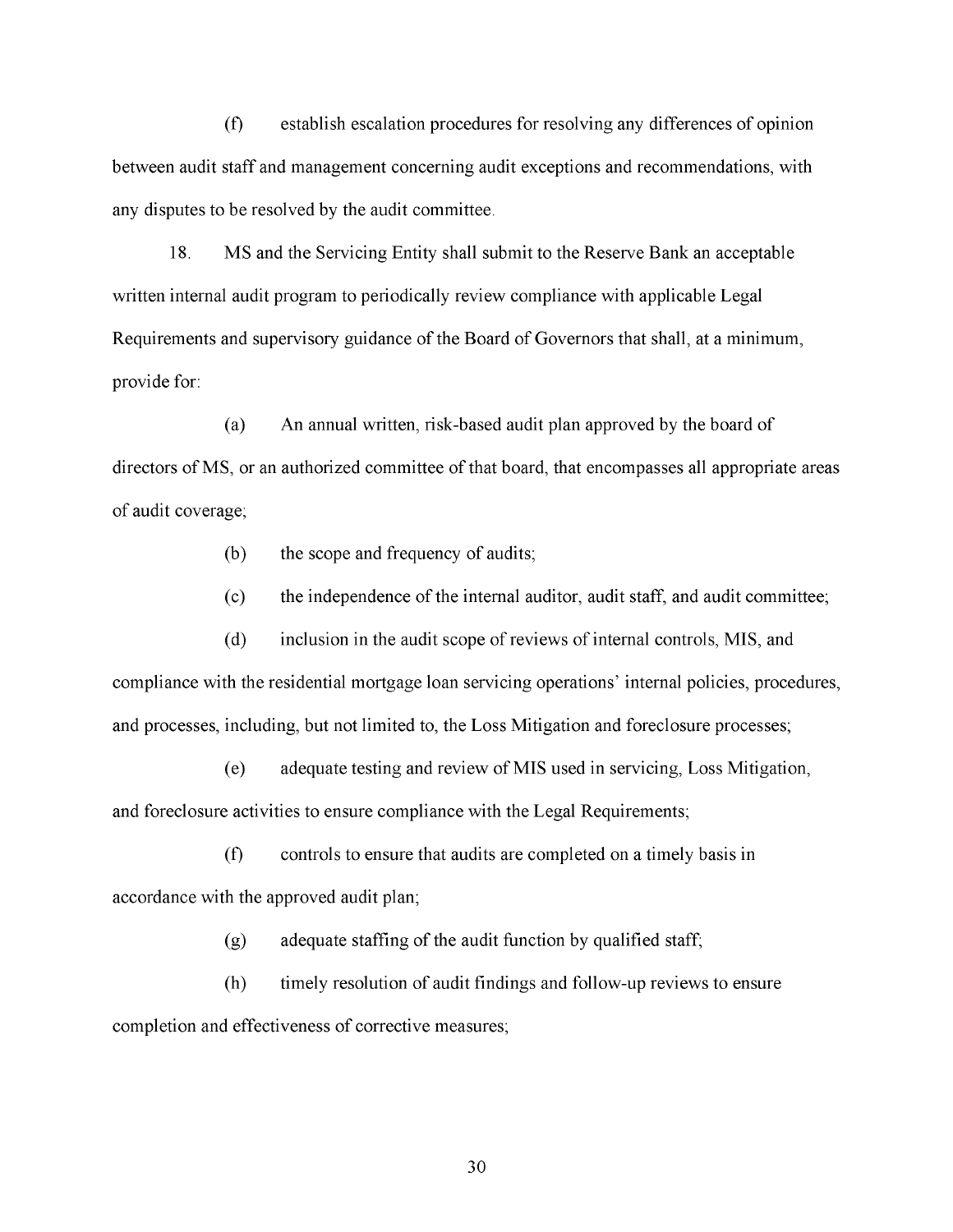(i) comprehensive documentation, tracking, and reporting of the status and resolution of audit findings to the audit committee, at least quarterly; and

(j) establishment of escalation procedures for resolving any differences of opinion between audit staff and management concerning audit exceptions and recommendations, with any disputes to be resolved by the audit committee.

#### **Risk Assessment**

19. Before submitting the acceptable plans, programs, policies, and procedures specified in paragraph 7 of this Order, MS and the Servicing Entity shall retain an independent consultant acceptable to the Reserve Bank to conduct a comprehensive assessment of residential mortgage loan servicing risks, including, but not limited to, operational, compliance, transaction, legal, and reputational risks particularly in the areas of residential mortgage loan servicing, Loss Mitigation, and foreclosure. The independent consultant shall prepare a written risk assessment and provide it to MS and the Servicing Entity at least 120 days before they submit the acceptable plans, programs, policies, and procedures specified in paragraph 7 of this Order, and MS and the Servicing Entity shall provide the assessment to the Reserve Bank at the same time that it is provided to MS and the Servicing Entity. The risk assessment shall, at a minimum, address, consider, and include:

(a) The scope and complexity of the anticipated activities and operations regarding residential mortgage loan servicing, Loss Mitigation, and foreclosure, including functions outsourced to Third-Party Providers;

(b) an evaluation of risk exposures, taking into account risks inherent in the residential mortgage loan servicing operations' business activities and in outsourcing to Third-Party Providers;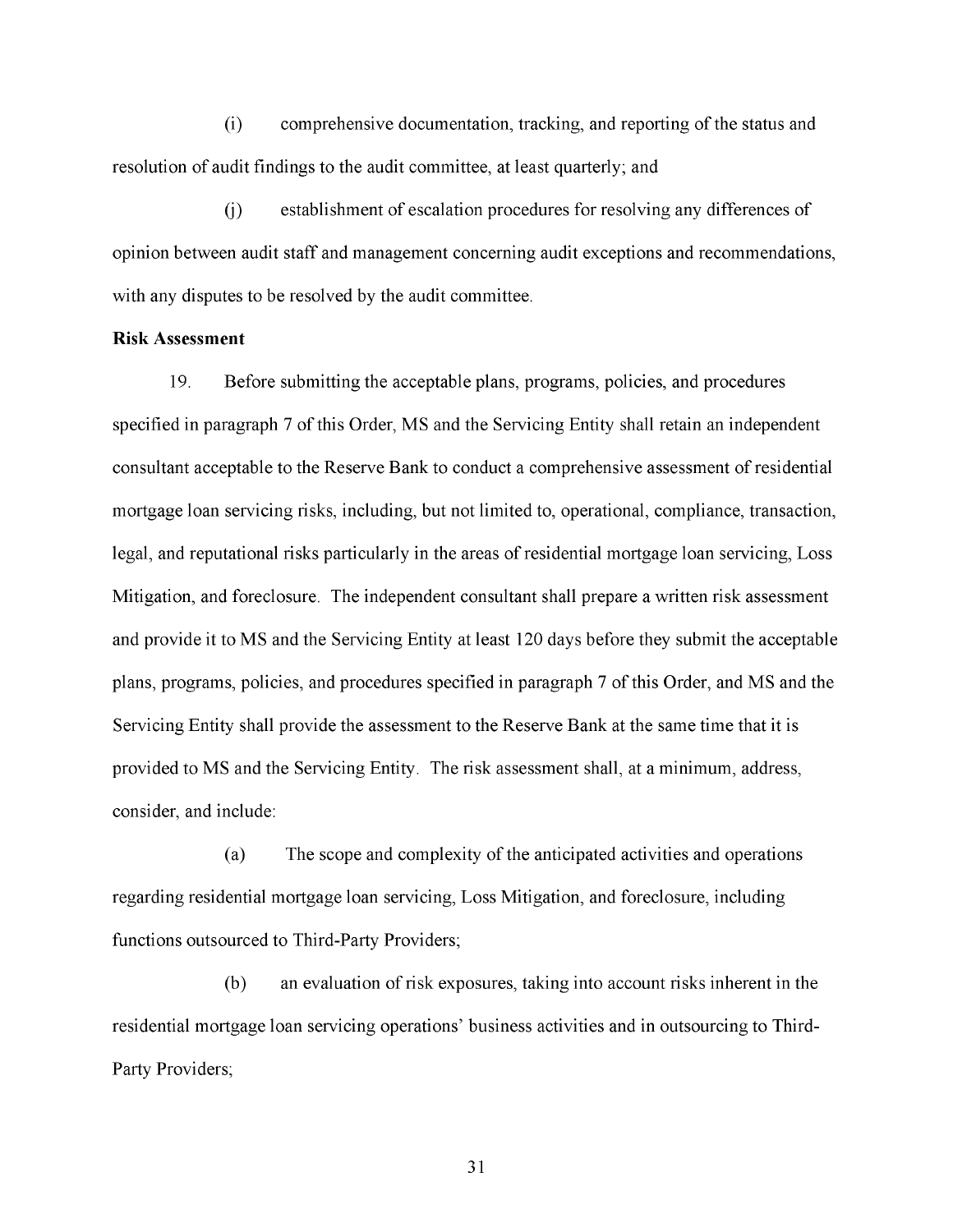(c) an assessment of the effectiveness of controls designed to mitigate each type of risk and identify residual risks; and

(d) recommendations for appropriate risk management.

20. Within 45 days of the engagement of the independent consultant described in paragraph 19 of this Order, but prior to the commencement of the comprehensive risk assessment, MS and the Servicing Entity shall submit to the Reserve Bank for approval an engagement letter that sets forth:

(a) The scope and methodology for conducting the risk assessment, including a detailed description of the areas to be reviewed;

(b) the expertise and resources to be dedicated to the risk assessment; and

(c) a commitment that any or workpapers associated with the risk assessment will be made available to the Reserve Bank upon request.

## **Responsibility for Future Civil Money Penalty**

21. MS shall be responsible for the payment of any civil money penalties assessed by the Board of Governors for the conduct described above that MS, through Saxon, allegedly engaged in in connection with the process leading to certain foreclosures involving the Servicing Portfolio.

### **Notices**

- 22. All communications regarding this Order shall be sent to:
	- (a) William J. Brodows. Senior Vice President. Financial Institution Supervision Group. Federal Reserve Bank of New York. 33 Liberty Street. New York, New York 10045.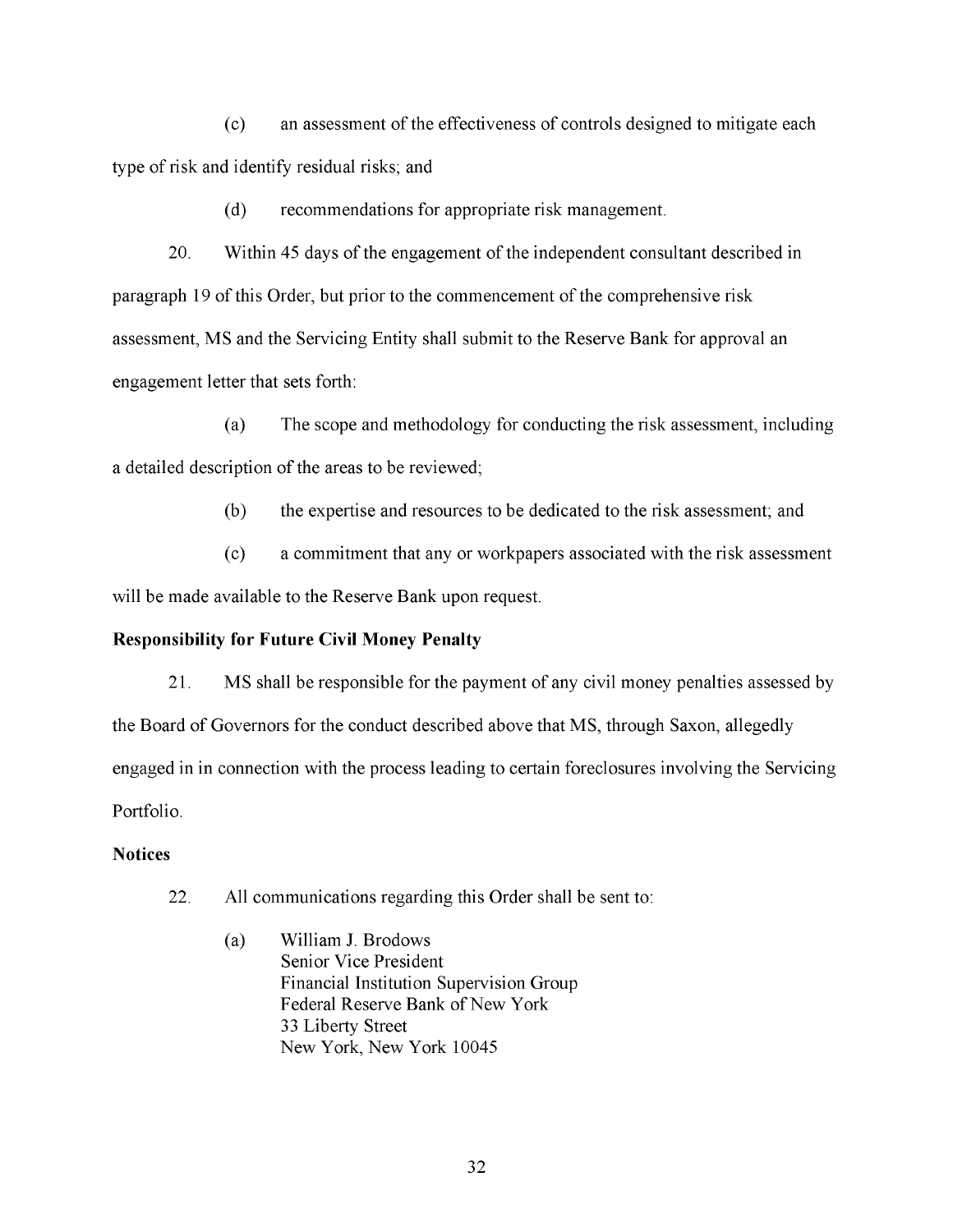- (b) Jan Voigts. Vice President. Financial Institution Supervision Group. Federal Reserve Bank of New York. 33 Liberty Street. New York, New York 10045.
- (c) Edgar A. Sabounghi. Chief Operating Officer, Institutional Securities. Morgan Stanley. 1585 Broadway. New York, New York 10036.
- (d) Eric Grossman. Chief Legal Officer. Morgan Stanley. 1585 Broadway. New York, New York 10036.

## **Miscellaneous**

23. The provisions of this Order shall be binding on MS and each of its institutionaffiliated parties in their capacities as such, and their successors and assigns.

24. Each provision of this Order shall remain effective and enforceable until stayed, modified, terminated, or suspended in writing by the Reserve Bank.

25. Notwithstanding any provision of this Order, the Reserve Bank may, in its sole discretion, grant written extensions of time to MS to comply with any provision of this Order.

26. If MS or the Servicing Entity believes that compliance with any provision of paragraphs 3, 9, 11, or 12 of this Order would not be legally permissible or would require it to breach any existing contractual obligation to an investor, MS or the Servicing Entity as applicable, may make a written submission to the Board of Governors and the Reserve Bank. The written submission shall include the following: (1) specific identification of the legal requirement or contractual or obligation that would be breached, and the likely consequences of any such breach; (2) a complete description of all good faith efforts undertaken by it to secure a.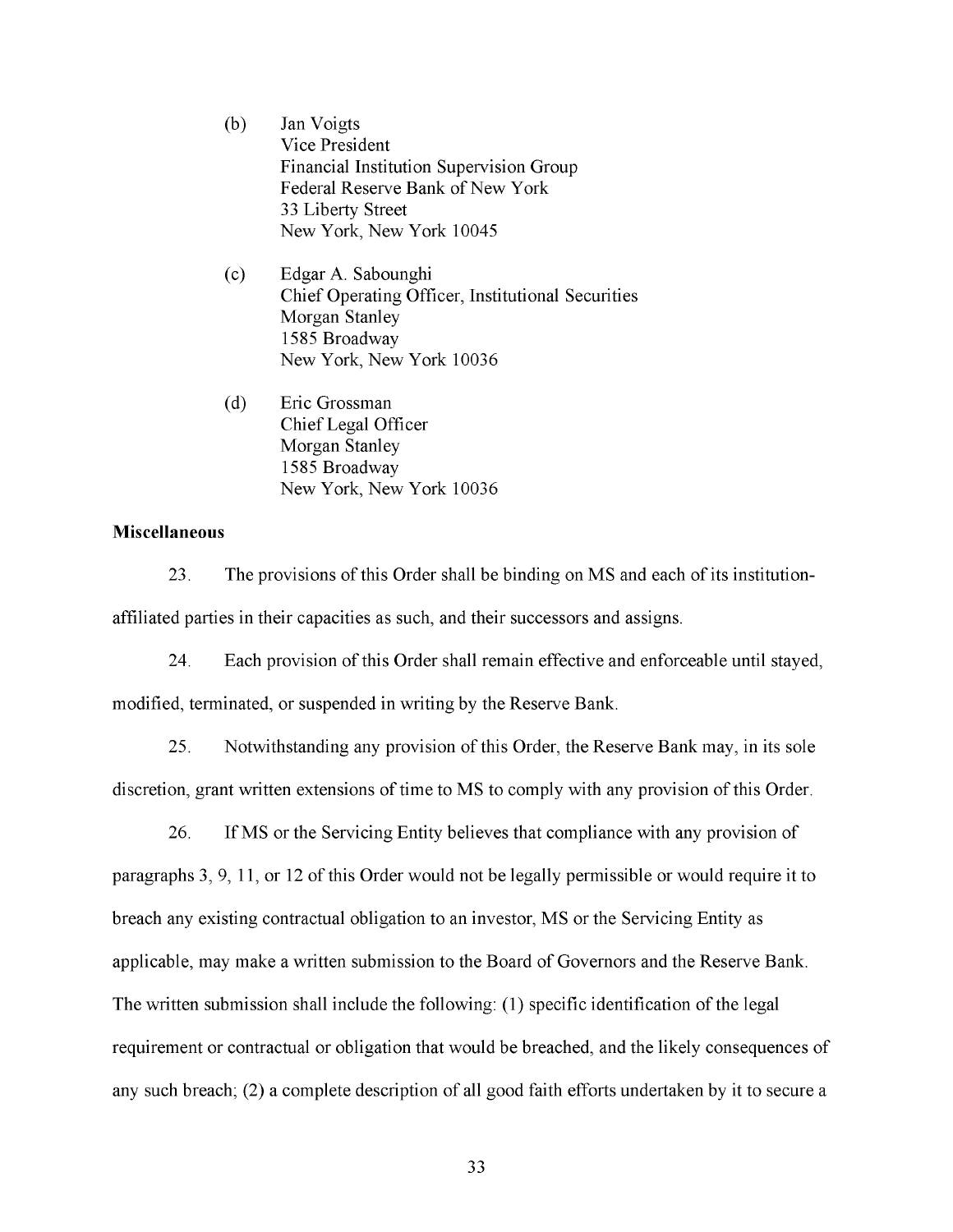modification of the contractual obligation or a waiver of its applicability in order to avoid any conflict between the requirements of this Order and the contractual obligation; and (3) any alternative approaches to satisfying the intent of the provision of the Order involved that would not cause a breach of the legal requirement or contractual obligation. Any such submission shall include a detailed opinion of experienced counsel with respect to the asserted conflict between compliance with this Order and the legal requirement or contractual obligation, a copy of the contract involved, and such other information as is necessary to evaluate the submission. A submission pursuant to this paragraph shall be made no later than 30 days before the deadline for submitting an otherwise acceptable plan, policies and procedures, or program with respect to the applicable paragraph. Such a submission in no way relieves MS or the Servicing Entity from the obligation to fully comply with this Order, including the applicable paragraph. Following review of the submission, the Board of Governors, in its discretion, pursuant to authority delegated to the Director of the Division of Banking Supervision and Regulation, and the General Counsel, may modify this Order or may require that MS comply with this Order.

27. The provisions of this Order shall not bar, estop, or otherwise prevent the Board of Governors, the Reserve Bank, or any other federal or state agency from taking any further or other action affecting MS or any of its current or former institution-affiliated parties or their successors or assigns.